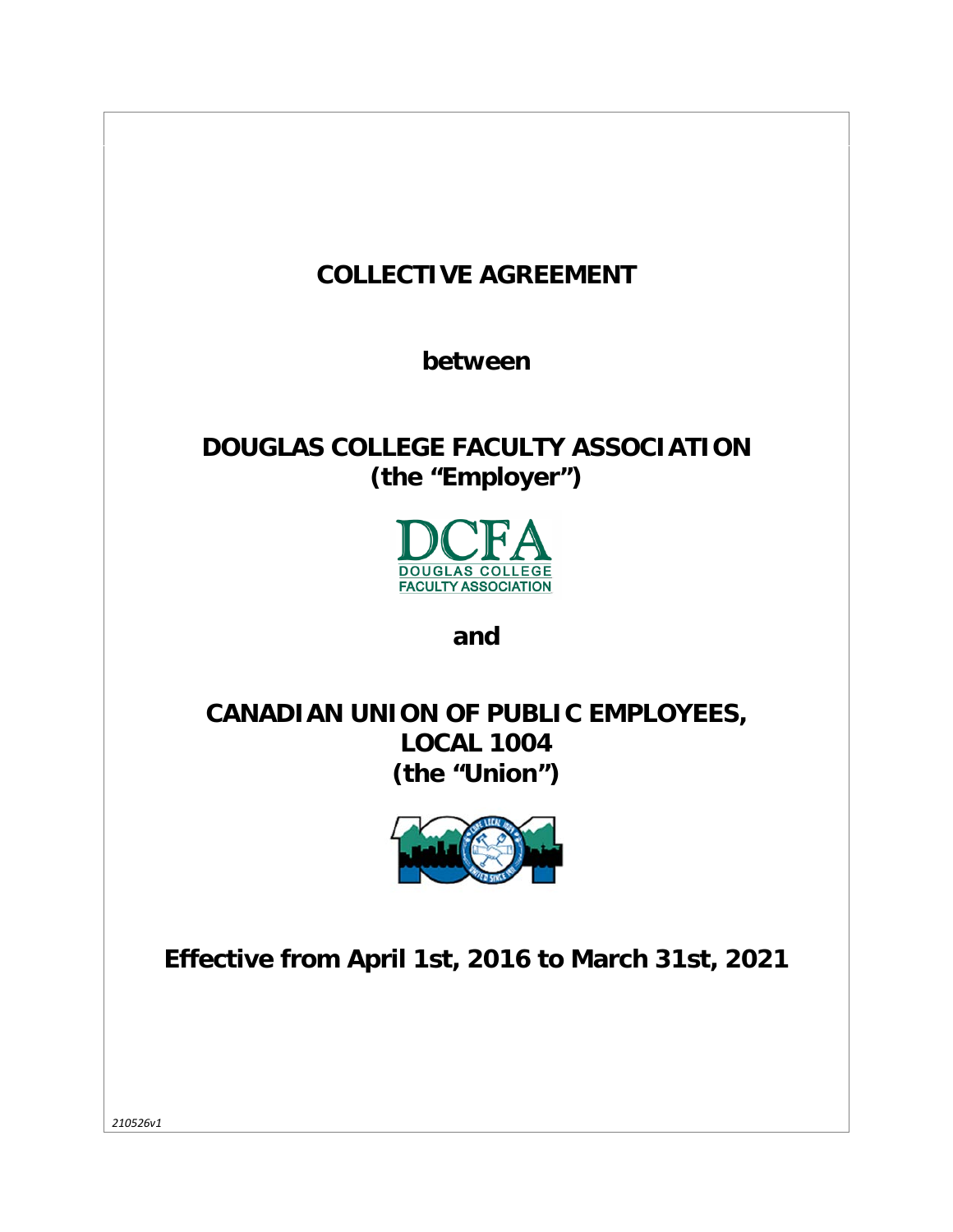# (2016-2021)

# CUPE LOCAL 1004 TABLE OFFICERS

| Dennis Donnelly Recording Secretary |  |
|-------------------------------------|--|

# CUPE LOCAL 1004 BUSINESS AGENTS

# CUPE LOCAL 1004 REPRESENTATIVE AT DOUGLAS COLLEGE FACULTY ASSOCIATION

Lil Mairs.......................................................Shop Steward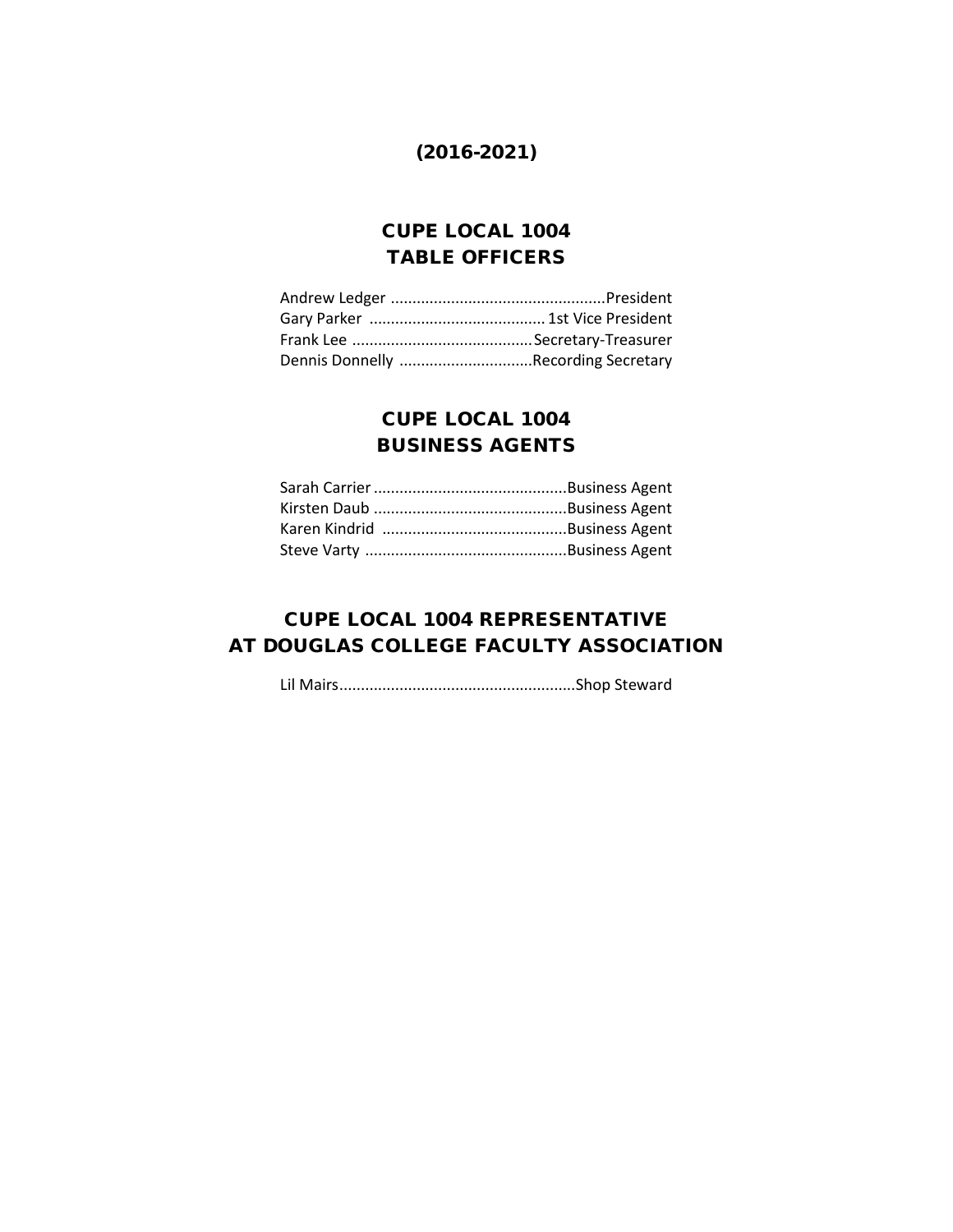| 1.1  |  |
|------|--|
| 1.2  |  |
|      |  |
| 2.1  |  |
| 2.2  |  |
| 2.3  |  |
|      |  |
|      |  |
| 3.1  |  |
|      |  |
| 4.1  |  |
| 4.2  |  |
| 4.3  |  |
| 4.4  |  |
|      |  |
| 5.1  |  |
| 5.2  |  |
| 5.3  |  |
|      |  |
|      |  |
| 6.1  |  |
|      |  |
| 7.1  |  |
| 7.2  |  |
| 7.3  |  |
| 7.4  |  |
| 7.5  |  |
| 7.6  |  |
| 7.7  |  |
|      |  |
| 8.1  |  |
| 8.2  |  |
| 8.3  |  |
| 8.4  |  |
|      |  |
|      |  |
| 9.1  |  |
|      |  |
| 10.1 |  |
| 10.2 |  |
|      |  |
| 11.1 |  |
| 11.2 |  |
| 11.3 |  |
| 11.4 |  |

# **TABLE OF CONTENTS**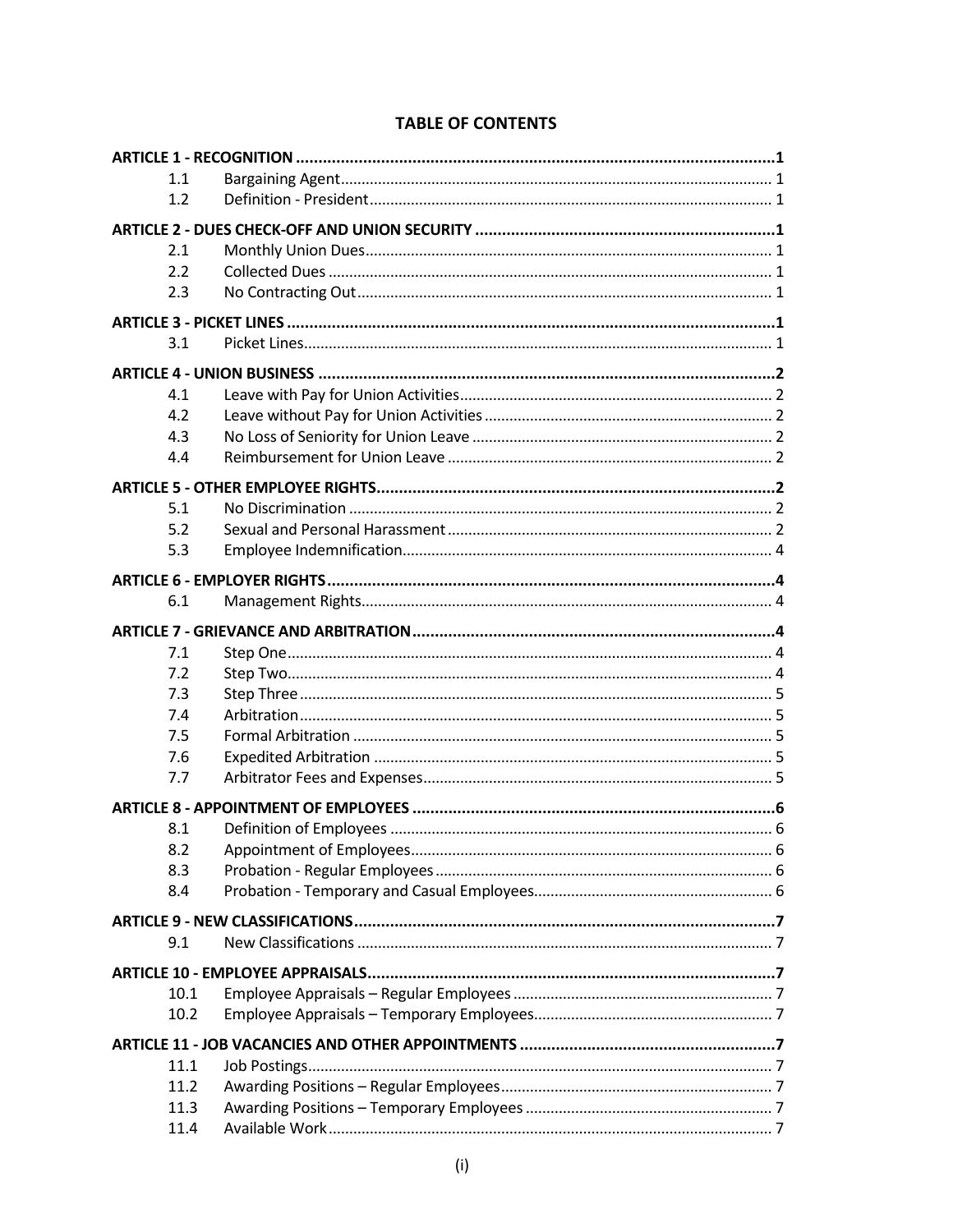| 12.1         |  |
|--------------|--|
| 12.2         |  |
| 12.3         |  |
| 12.4         |  |
| 12.5         |  |
| 12.6         |  |
|              |  |
|              |  |
| 13.1         |  |
| 13.2         |  |
| 13.3         |  |
|              |  |
| 14.1         |  |
| 14.2         |  |
| 14.3         |  |
| 14.4         |  |
| 14.5         |  |
| 14.6         |  |
| 14.7         |  |
|              |  |
| 15.1         |  |
| 15.2         |  |
| 15.3         |  |
| 15.4         |  |
|              |  |
|              |  |
| 16.1         |  |
| 16.2         |  |
| 16.3         |  |
| 16.4         |  |
| 16.5         |  |
|              |  |
| 17.1         |  |
| 17.2         |  |
| 17.3         |  |
| 17.4         |  |
| 17.5         |  |
|              |  |
| 18.1         |  |
| 18.2         |  |
|              |  |
| 18.3<br>18.4 |  |
|              |  |
| 18.5         |  |
| 18.6         |  |
|              |  |
| 19.1         |  |
| 19.2         |  |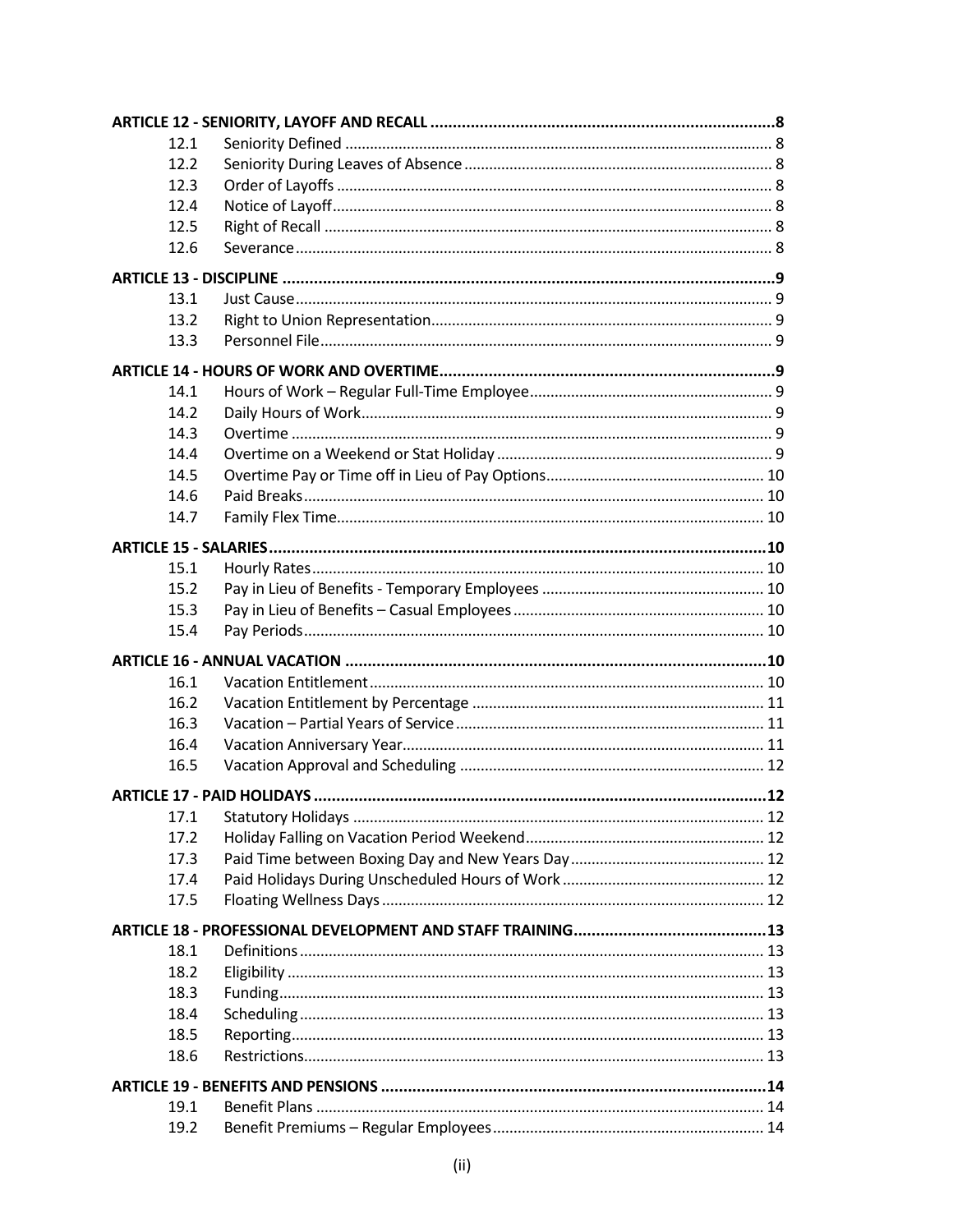| 19.3         |                                                                      |  |
|--------------|----------------------------------------------------------------------|--|
| 19.4         |                                                                      |  |
| 19.5         |                                                                      |  |
| 19.6         |                                                                      |  |
| 19.7         |                                                                      |  |
| 19.8         |                                                                      |  |
| 19.9         |                                                                      |  |
|              |                                                                      |  |
|              |                                                                      |  |
| 20.1         |                                                                      |  |
| 20.2         |                                                                      |  |
| 20.3         |                                                                      |  |
| 20.4         |                                                                      |  |
| 20.5         |                                                                      |  |
| 20.6         |                                                                      |  |
| 20.7         |                                                                      |  |
| 20.8         |                                                                      |  |
|              |                                                                      |  |
| 21.1         |                                                                      |  |
| 21.2         |                                                                      |  |
| 21.3         |                                                                      |  |
| 21.4         |                                                                      |  |
| 21.5         |                                                                      |  |
| 21.6         |                                                                      |  |
|              |                                                                      |  |
|              |                                                                      |  |
|              |                                                                      |  |
| 22.1         |                                                                      |  |
| 22.2         |                                                                      |  |
| 22.3         | Supplemental Employment Benefit for Maternity and Parental Leave  18 |  |
| 22.4         |                                                                      |  |
| 22.5         |                                                                      |  |
| 22.6         |                                                                      |  |
|              |                                                                      |  |
| 23.1         |                                                                      |  |
| 23.2         |                                                                      |  |
| 23.3         |                                                                      |  |
| 23.4         |                                                                      |  |
|              |                                                                      |  |
|              |                                                                      |  |
| 24.1         |                                                                      |  |
| 24.2         |                                                                      |  |
| 24.3         |                                                                      |  |
| 24.4         |                                                                      |  |
| 24.5         |                                                                      |  |
|              |                                                                      |  |
| 25.1         |                                                                      |  |
| 25.2         |                                                                      |  |
| 25.3         |                                                                      |  |
| 25.4<br>25.5 |                                                                      |  |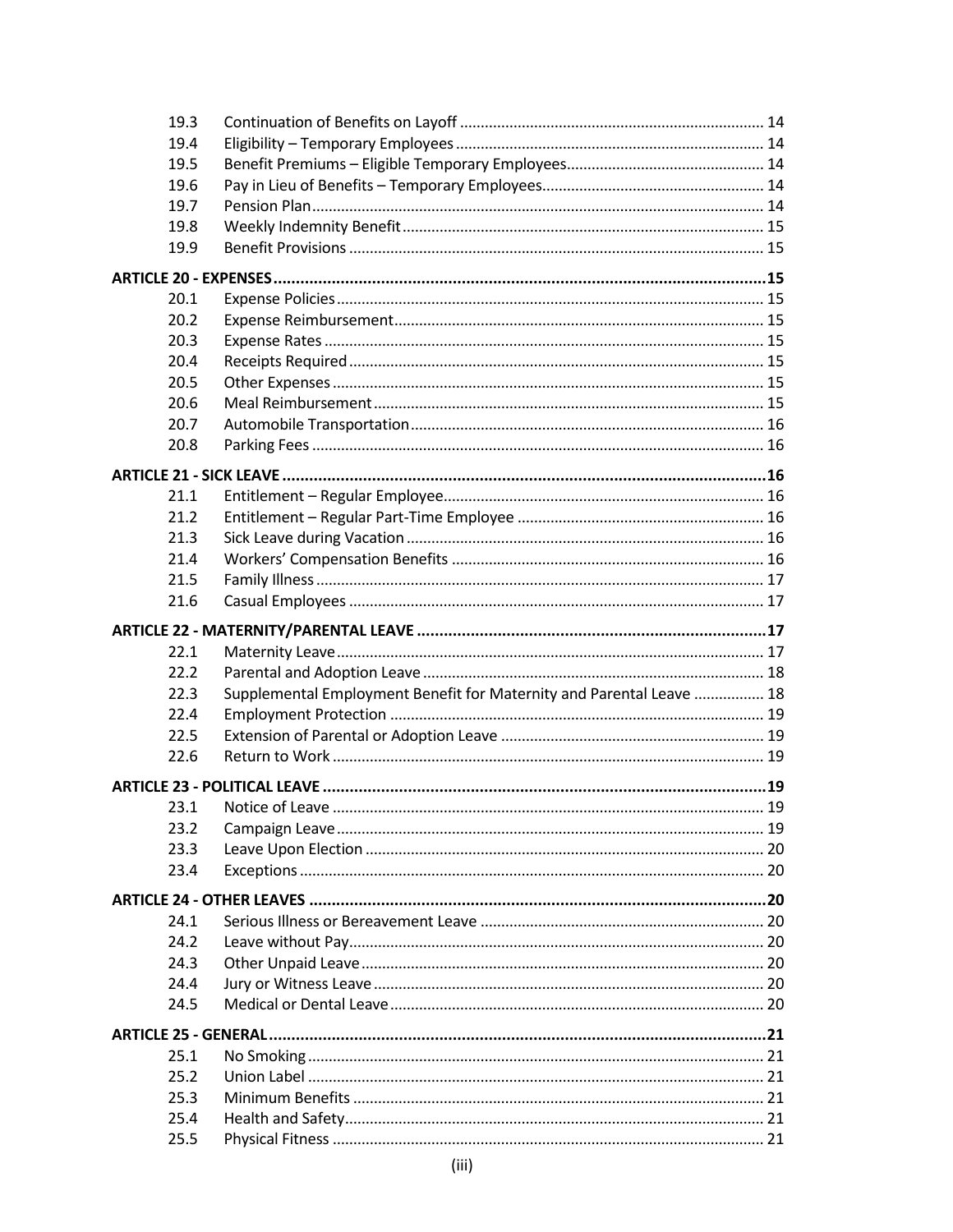| APPENDIX B - JOB TITLE: OFFICE MANAGER / FINANCIAL COORDINATOR 24     |  |
|-----------------------------------------------------------------------|--|
| APPENDIX C - BENEFITS FOR DOUGLAS COLLEGE FACULTY ASSOCIATION MEMBERS |  |
|                                                                       |  |
|                                                                       |  |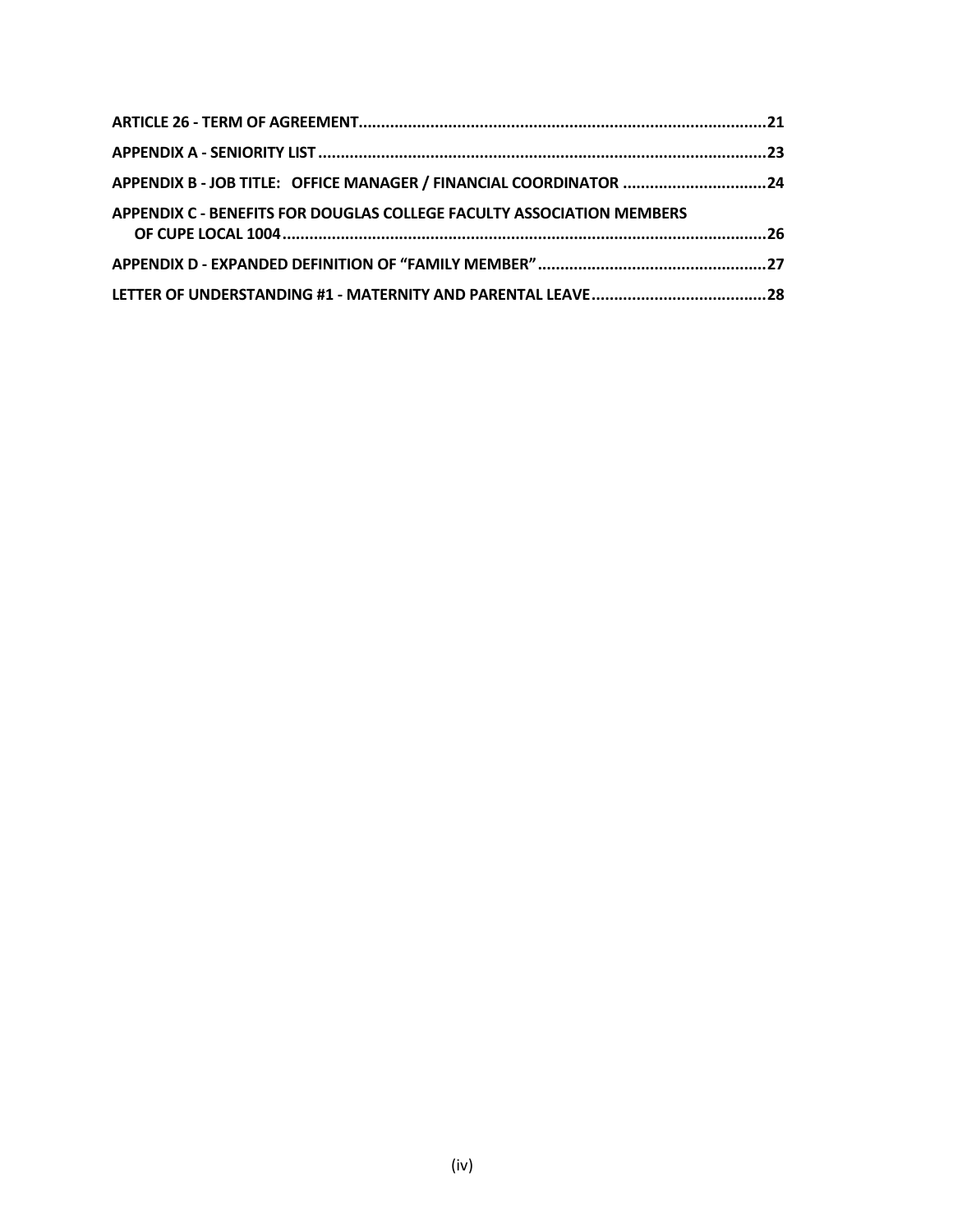## **COLLECTIVE AGREEMENT**

# **Between: Douglas College Faculty Association (the "Employer")**

# **And: Canadian Union of Public Employees, Local 1004 (the "Union")**

## **ARTICLE 1 - RECOGNITION**

## **1.1 Bargaining Agent**

The Employer recognizes the Union as the sole collective bargaining agent for all Employees of the Employer.

#### **1.2 Definition - President**

Within this Collective Agreement, "President" means President of the Douglas College Faculty Association or another person designated by the Association.

## **ARTICLE 2 - DUES CHECK-OFF AND UNION SECURITY**

## **2.1 Monthly Union Dues**

All Employees shall, as a condition of employment, acquire and maintain Union membership, and all Employees shall pay monthly dues to CUPE 1004. Such payment will be made by payroll deduction in accordance with the provisions of Section 16 of the *Labour Relations Code*.

## **2.2 Collected Dues**

The Employer shall forward the collected dues by cheque to the Secretary-Treasurer of the Union within one (1) month of such deduction.

## **2.3 No Contracting Out**

No work regularly performed by an Employee in the bargaining unit shall be contracted out or be performed by anyone other than an Employee. Persons excluded from this Agreement shall not perform work that is normally performed by Employees covered by this Agreement, except:

(a) in the case of emergency;

(b) work that has traditionally been performed by members of DCFA with regard to strikes, Association committees, and internal and external Association political activities; or

(c) any work traditionally done by the Association officers, provided that such work does not result in the layoff of bargaining unit members.

## **ARTICLE 3 - PICKET LINES**

## **3.1 Picket Lines**

Employees shall not be required to cross picket lines or to perform struck work.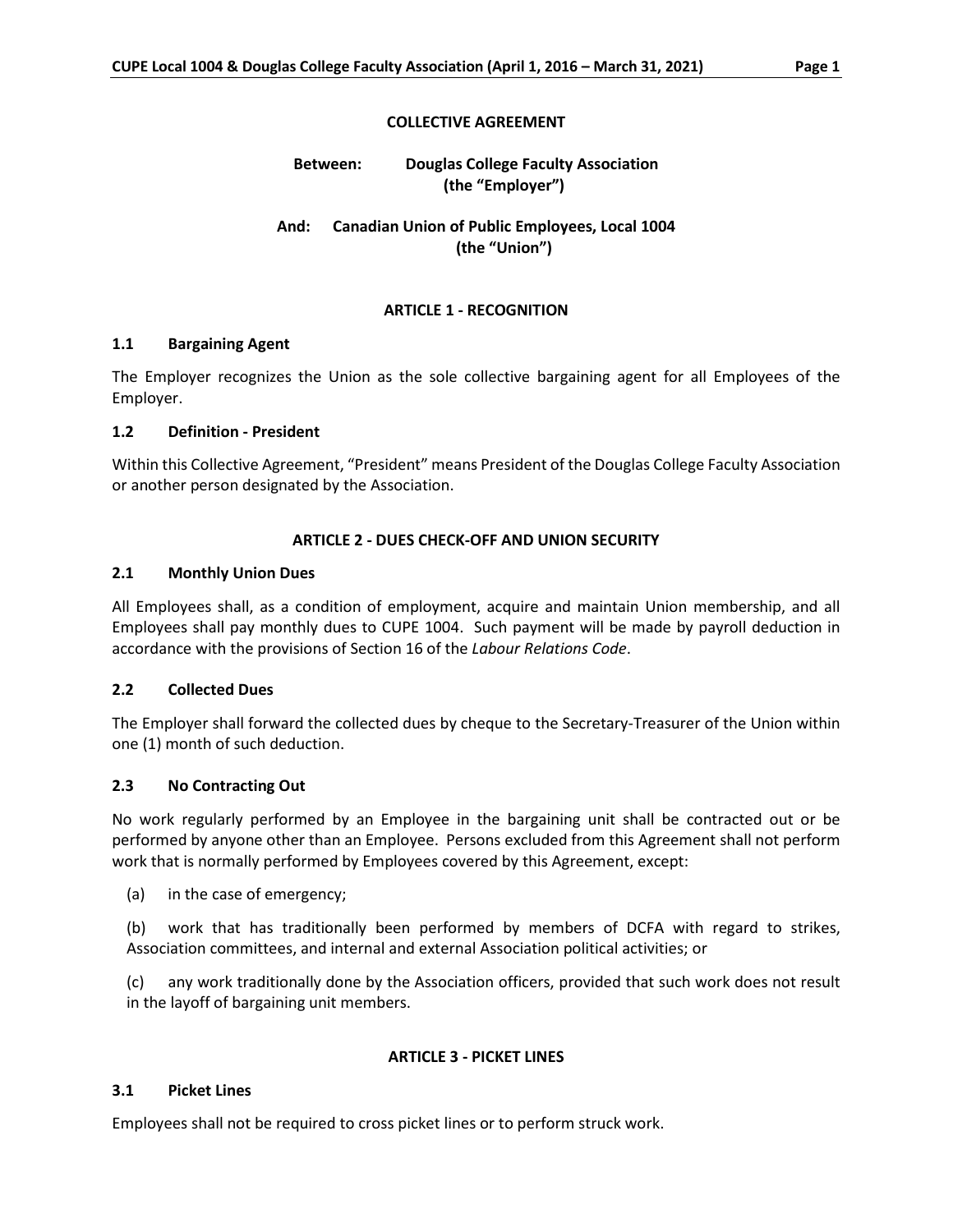## **ARTICLE 4 - UNION BUSINESS**

## **4.1 Leave with Pay for Union Activities**

Union members shall be allowed reasonable time during working hours without loss of pay for the purposes of attending meetings with CUPE Local 1004 representatives and/or processing grievances, and meeting with the Employer with respect to negotiation of a Collective Agreement, administration of the Collective Agreement, and other collective bargaining matters.

## **4.2 Leave without Pay for Union Activities**

A Union member may request leave of absence without pay for purposes relating to Union activities. Such leave shall not be unreasonably withheld.

# **4.3 No Loss of Seniority for Union Leave**

The Employer agrees that any Employee who is on leave of absence for the purpose of performing their duties as an officer of the Union, or any affiliated body, shall not lose seniority in the service of the Employer and shall continue to accumulate seniority and vacation entitlement while performing such duties. Paid vacation taken for the year in which the leave of absence is taken will be prorated by the ratio of days actually worked divided by the days the participant would have worked but for the leave of absence. Upon retirement from duties as an officer of the Union, such former Union officer shall be entitled to return to their former position.

## **4.4 Reimbursement for Union Leave**

With respect to any leave of absence granted without pay for the purpose of performing duties as an officer of the Union or any affiliated body, the Employer shall maintain the Employee's salary and benefits for the period of the leave of absence, and shall invoice the Union for the cost of salary and benefits. The Union shall reimburse the Employer within thirty (30) days for the cost of salary and benefits assigned to the leave. Where the leave of absence is for a duration of five (5) or fewer continuous days, the Employer shall bill the Union for wages only.

# **ARTICLE 5 - OTHER EMPLOYEE RIGHTS**

## **5.1 No Discrimination**

There shall be no discrimination for any reason, **nor any violations of the** *BC Human Rights Code*.

# **5.2 Sexual and Personal Harassment**

(a) *Sexual Harassment*

All Employees have the right to work in an environment free from sexual and personal harassment. For the purposes of this clause and without limiting the foregoing, sexual harassment includes:

(1) unwanted sexual attention made by a person who knows or ought reasonably to know that such attention is unwanted, or

- (2) unwanted physical contact such as touching, patting, pinching or punching, or
- (3) implied or expressed promise of reward for complying with a sexually oriented request, or

(4) implied or expressed threat of reprisal, in the form either of actual reprisal or the denial of opportunity, for refusal to comply with a sexually oriented request, or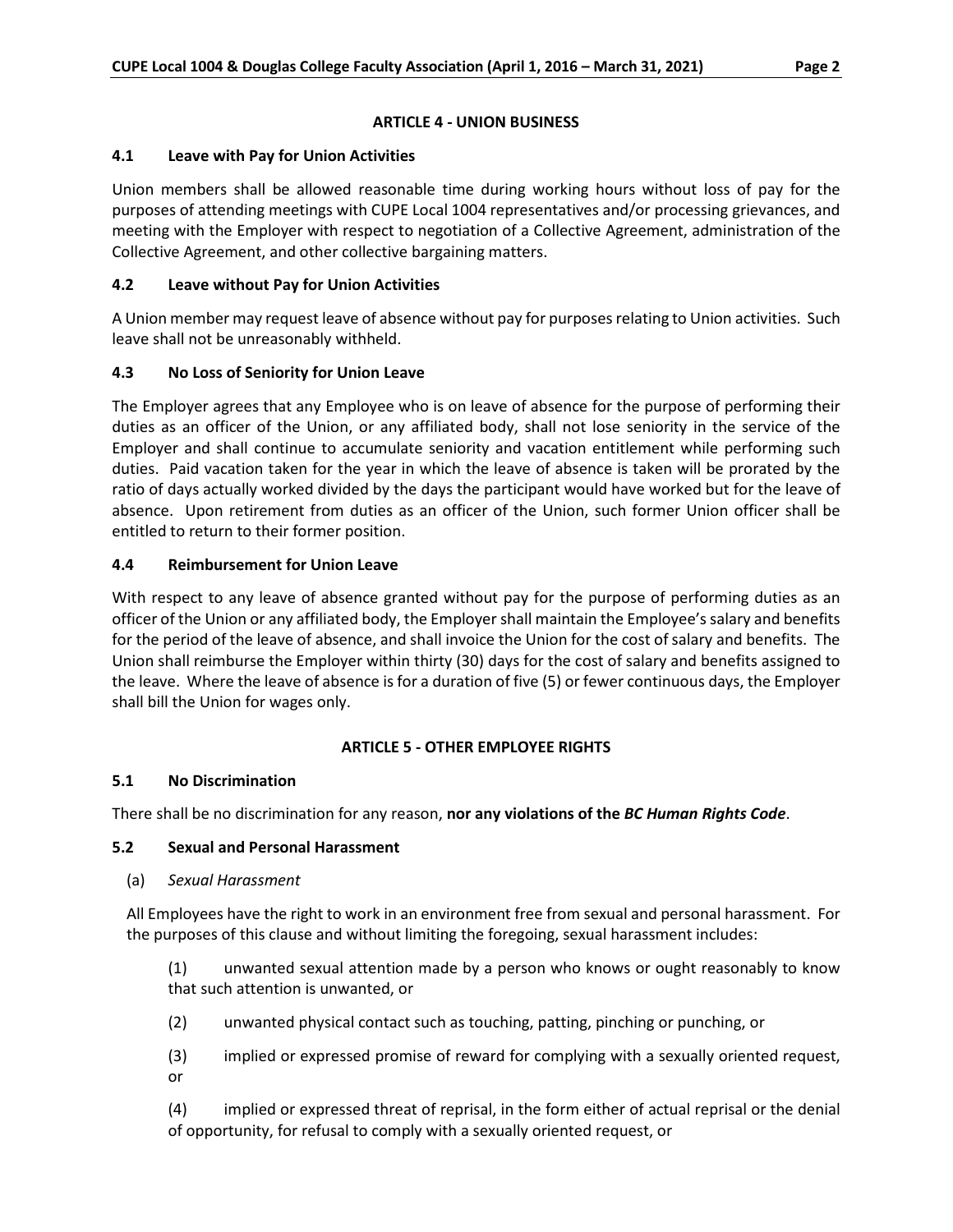(5) the inappropriate display of sexually oriented literature, pornographic or offensive material, or

(6) remarks or behaviour which may reasonably be perceived to create a negative psychological and emotional environment for work.

#### (b) *Personal Harassment*

For the purposes of this article and without limiting the foregoing, personal harassment includes:

(1) physical threat, intimidation, or assault or unwelcome physical contact such as touching, patting, pinching and punching; or

(2) unwelcome behaviour or comment that is directed at or offensive to any Employee that demeans, belittles, causes personal humiliation or embarrassment to the Employee, or any other Employees; or

(3) implied or expressed promise of reward or threat of reprisal, or the denial of opportunity for refusal to comply with a request which is unrelated to an Employee's assigned duties; or

(4) the improper use of power and authority inherent in the position held, so as to endanger an Employee's position, threaten the economic livelihood of the Employee, or in any way interfere with or influence the career of such an Employee.

(c) Employees may process complaints about harassment through the grievance procedure (Article 7) subject to the following changes.

(1) Where a person who is the subject of the complaint is the Employer representative or designate, at any state of the grievance procedure the Union may bypass that stage of the procedure or present the grievance to another appropriate Employer representative.

(2) In the course of investigating a complaint of harassment, Employer and Union representatives shall have due regard for the privacy and confidentiality of any and all persons involved in the complaint.

(3) In determining procedural and evidentiary matters in a harassment complaint, an arbitrator shall take reasonable steps to protect the interest of all parties in privacy and confidentiality, subject to the requirement of fairness to all parties.

(4) Where the complainant and the person who is the subject of the complaint are both members of the bargaining unit, then the arbitrator seized with a grievance of harassment shall also have jurisdiction in respect of any grievance arising from related discipline of the subject of the complaint.

(5) An arbitrator has the authority to fashion a settlement which can include instructions designed to accommodate the needs of the complainant. Where such action causes detriment, the detriment shall fall upon the harasser and not other bargaining unit Employees.

(6) No information relating to the grievor or alleged harasser's personal background or lifestyle shall be admissible during the grievance or arbitration process.

(d) Employees against whom a grievance or complaint has been filed pursuant to this Article shall have the right to know what allegations have been made against them, and shall have the right to Union representation at all meetings, interviews, and hearings where the Employee's presence is requested.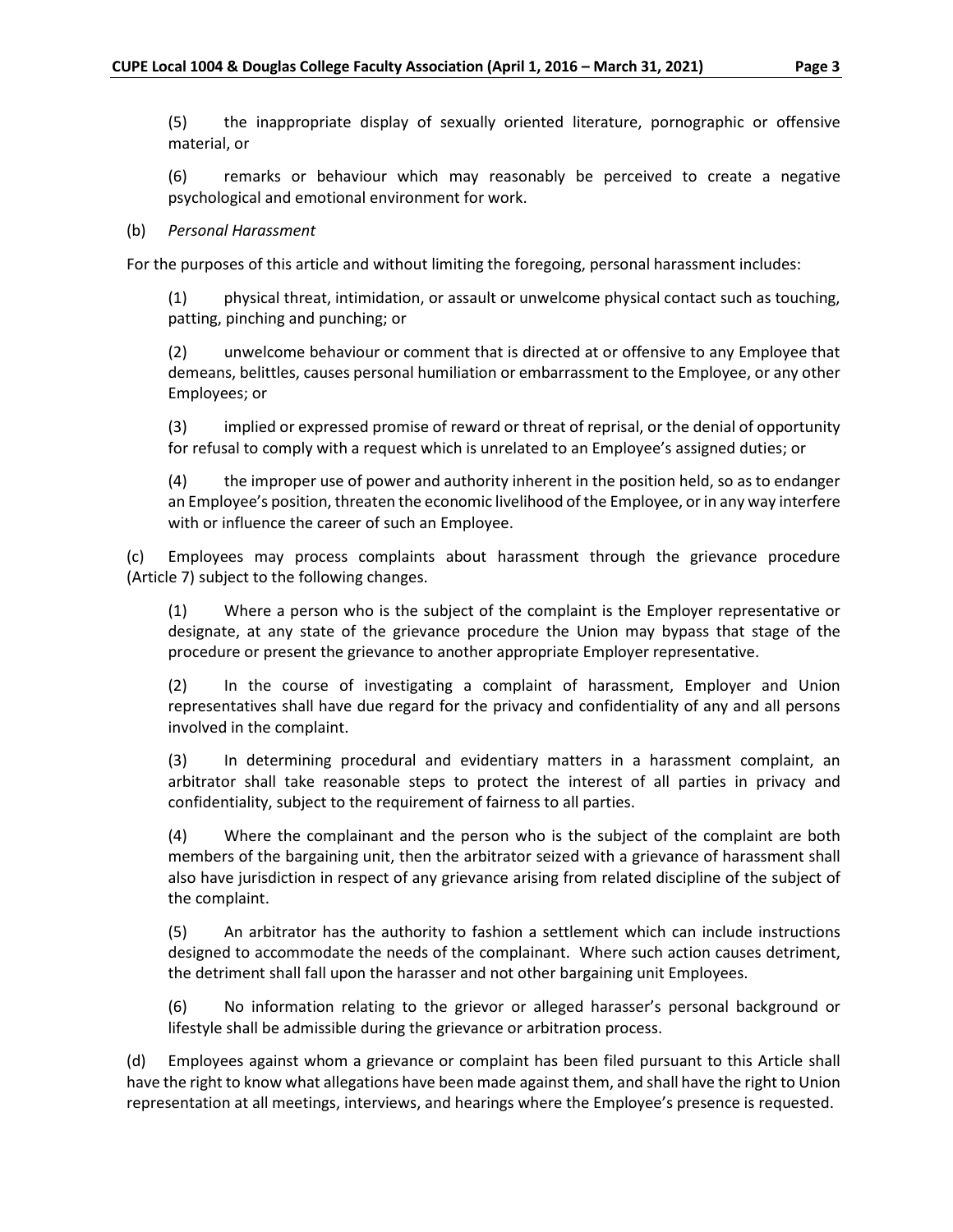(e) Complainants have the right to Union representation at all meetings, interviews and hearings where the complainant's presence is requested.

(f) Time limits shall be waived for filing grievances under this Article; however, grievances filed beyond six (6) months after the last incident may be denied on the grounds of unreasonable delay.

(g) If the complainant chooses to file a simultaneous complaint with the Human Rights Tribunal, the grievance procedure shall be exhausted before the Human Rights complaint proceeds to hearing. However, a grievance cannot be denied solely on the grounds that the complaint has been lodged with the Human Rights Tribunal and the Tribunal chooses to act on the complaint.

# **5.3 Employee Indemnification**

(a) The Employer shall indemnify and save harmless its Employee(s) against damages and reasonable legal costs related to actions or claims against the Employee arising out of the proper performance of their employment activities or responsibilities.

(b) This Article shall not be construed to mean that the Employer shall pay costs, expenses, or fees (or be responsible for financial losses) for such Employee incurred during or as a result of the Employer's internal disciplinary proceedings against the Employee. Nor shall it be construed to mean that the Employer shall bear any liability for the Employee's disregard or wilful neglect of their employment activities and responsibilities.

## **ARTICLE 6 - EMPLOYER RIGHTS**

## **6.1 Management Rights**

Except as this Agreement otherwise specifies and subject to the job description(s) appended to this Agreement, the Employer retains the right to assign duties and to manage and direct Employees, provided such rights are exercised fairly and reasonably.

## **ARTICLE 7 - GRIEVANCE AND ARBITRATION**

## **7.1 Step One**

(a) All grievances concerning the operation or application of this Agreement will first be discussed with the President**.** 

(b) If no agreement is reached, the **Union** may submit the grievance in writing **to the President, who will meet with the designated Union representative and the grievor to discuss the grievance in an attempt to obtain a satisfactory resolution. The** President will give **the Union** a formal written response **within fifteen (15) working days following the meeting.** A grievance must be filed in writing within forty (40) working days of the alleged violation of the Agreement. **Timelines may be extended by mutual agreement of the Parties.**

## **7.2 Step Two**

If **the** grievance is not resolved at Step One, the **Union** may submit the grievance to the **DCFA Table Officers Committee, which will meet with the Union and attempt to obtain a satisfactory resolution. The Table Officers Committee** will give a formal written response **within fifteen (15) working days following the meeting**. **Timelines may be extended by mutual agreement of the parties.**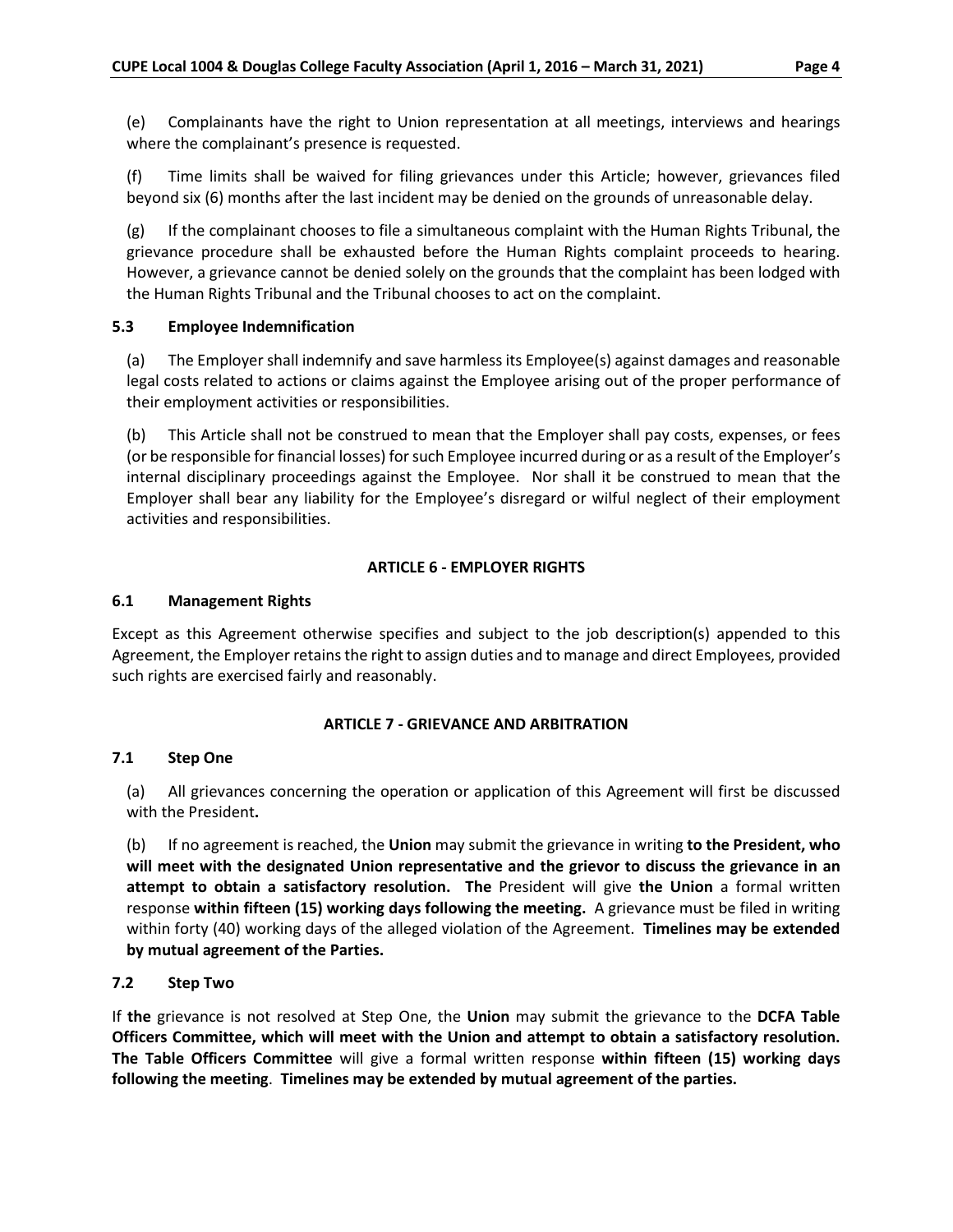## **7.3 Step Three**

**If the grievance is not resolved at Step Two, the Union may submit the grievance to the DCFA Executive Council, which will meet with the Union and attempt to obtain a satisfactory resolution. The Executive Council will give a formal written response within fifteen (15) working days following the meeting. Timelines may be extended by mutual agreement of the Parties. In cases of termination or policy grievances, the Union may file the grievance directly to Step Three.**

# **7.4 Arbitration**

If a grievance is not resolved satisfactorily, it may be referred by either party to arbitration. The parties shall determine by mutual agreement whether to send the grievance to formal or expedited arbitration.

## **7.5 Formal Arbitration**

(a) When a grievance is referred to formal arbitration, the parties will agree on the single arbitrator. Failing agreement, either party may request the Labour Relations Board to make the appointment.

(b) The arbitrator will hear the dispute within thirty (30) days of being appointed and will render decision as soon as possible thereafter. The arbitrator's decision will be binding on both parties.

(c) The arbitrator has jurisdiction to hear and determine the real issue in dispute and to decide the matter in accordance with law and equity, to extend time limits, and to relieve against technical irregularities.

## **7.6 Expedited Arbitration**

- (a) Hearing dates shall be scheduled as expeditiously as possible.
- (b) The location of the hearings will be mutually agreed to by the parties.

(c) All presentations are to be short and concise and are to include a comprehensive opening statement. The parties agree to make limited use of authorities during their presentations.

(d) Prior to rendering a decision, with the parties agreement, the arbitrator may assist the parties in mediating a resolution to the grievance.

(e) Where mediation fails, or is not appropriate, a decision shall be rendered as contemplated herein.

(f) The decision of the arbitrator is to be completed and mailed to the parties within ten (10) working days of the hearing.

(g) The arbitrator for the expedited arbitration shall be mutually agreed upon by the parties.

(h) The arbitrator shall have the power and authority to conclusively settle the dispute and this decision shall be binding on both parties. Arbitration awards shall be of no precedential value and shall not thereafter be referred to by the parties in respect of any other matter or proceeding.

## **7.7 Arbitrator Fees and Expenses**

The arbitrator's fees and expenses will be shared by the parties, the Employer paying fifty percent (50%) and the Union paying fifty percent (50%). The Union and the Employer are each responsible for their own costs of representation.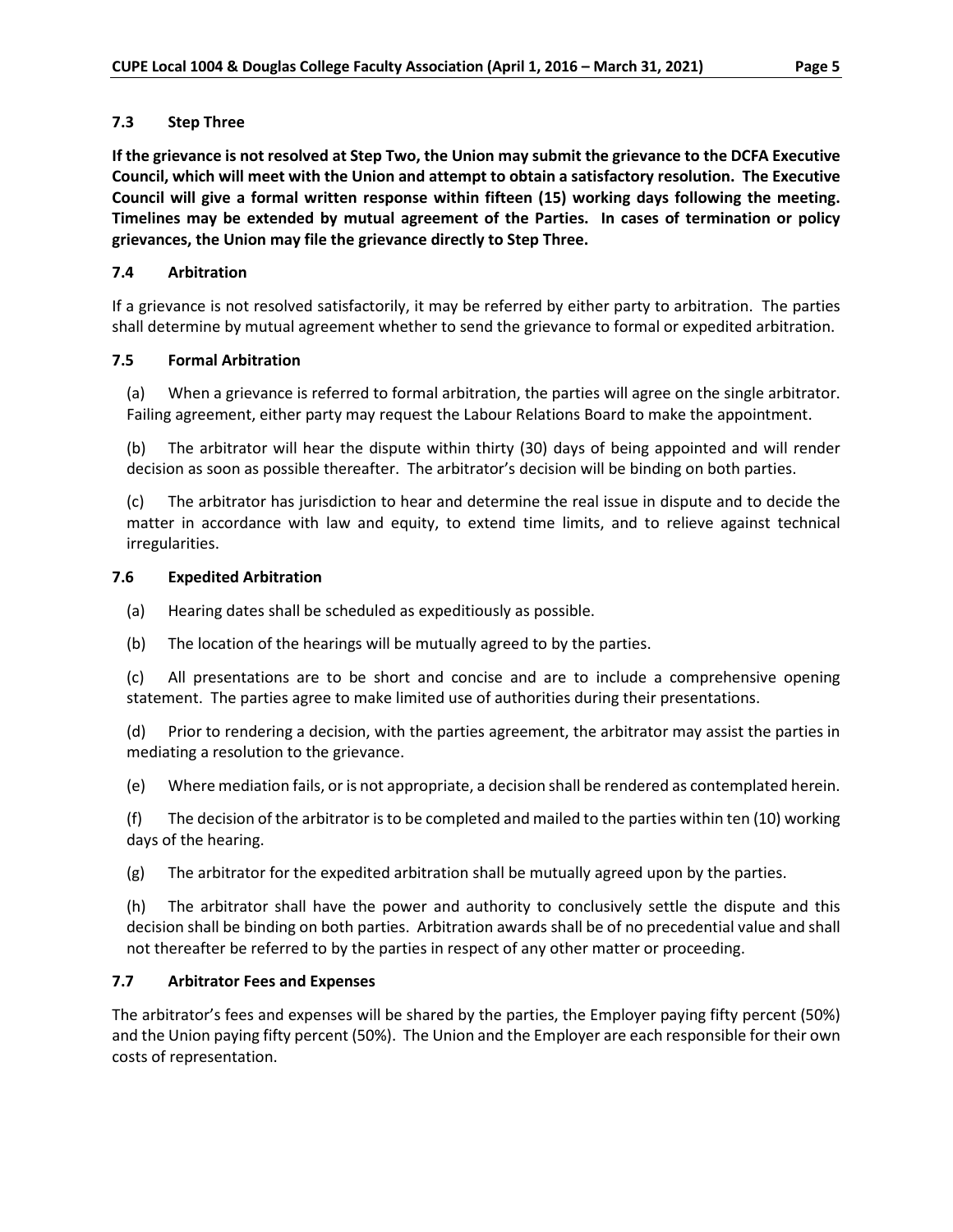#### **ARTICLE 8 - APPOINTMENT OF EMPLOYEES**

#### **8.1 Definition of Employees**

#### (a) *Regular Full-Time*

A Regular Full-Time Employee is any person employed on a full-time permanent basis whose duties fall within the bargaining unit as defined in Article 1.1 of this Agreement and who has completed the probationary period. Full-time hours of work are as defined in Article 14.

#### (b) *Regular Part-Time*

A Regular Part-Time Employee is any person employed on a continuing basis for fewer than the fulltime hours of work as defined in Article 14, whose duties fall within the bargaining unit as defined in Article 1.1, and who has completed the probationary period.

#### (c) *Temporary*

A Temporary Employee is one so informed by the Employer at the start of employment. A Temporary Employee may be hired to replace a Regular Employee on paid or unpaid leave pursuant to the terms of the Collective Agreement, or for an extended project of more than thirty (30) days and up to twelve (12) months.

(d) *Casual*

Casual Employees shall be those Employees hired for extra or relief work for periods of up to one (1) month. The Employer may also hire Casual Employees to replace Regular Employees who are absent or on leave under the provisions of this Agreement. An extension of the time period may be arranged by mutual agreement between the parties.

#### **8.2 Appointment of Employees**

(a) The appointment of Employees shall indicate whether the appointment is Regular, Temporary or Casual and whether the appointment is Full-Time or Part-Time.

(b) A Temporary Employee shall not attain Regular status during the period of their Temporary appointment.

#### **8.3 Probation - Regular Employees**

(a) Every new Regular Employee shall be on probation for the first three (3) months of employment.

(b) The President or designate shall appraise new Regular Employees during their probationary periods. If no appraisal is carried out, an Employee's performance shall be deemed to be satisfactory.

(c) Upon the successful completion of the probationary period, a Regular Employee shall be placed on the seniority list in order of their date of appointment.

(d) In the event that a Regular Employee's appointment is not confirmed at the end of the probationary period, the Employer shall give the Employee at least two (2) weeks notice (or pay in lieu of notice) of the termination.

## **8.4 Probation - Temporary and Casual Employees**

(a) There shall be no probation period for Temporary or Casual Employees.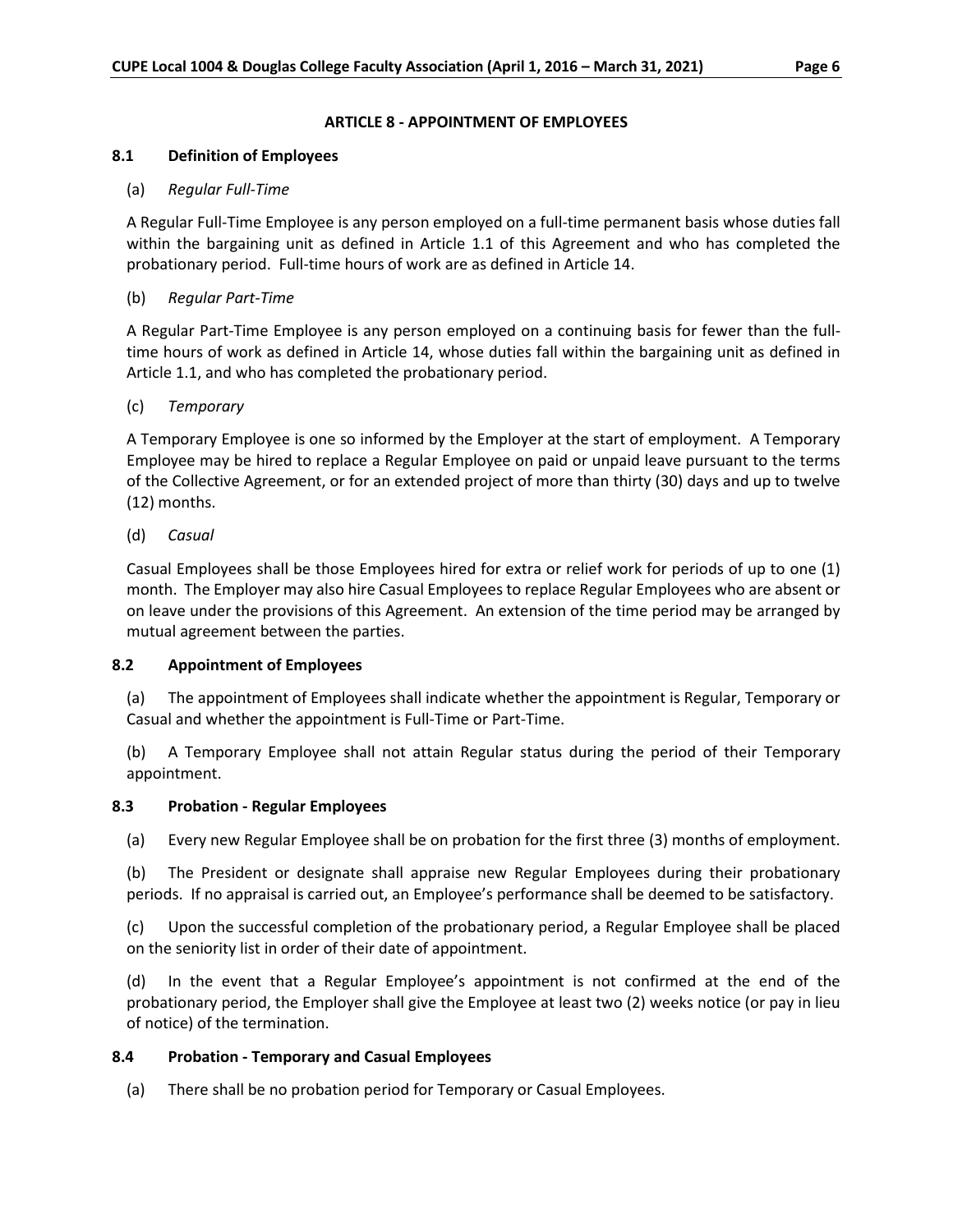(b) In the event that a Temporary Employee becomes Regular, the time worked as a Temporary Employee for any continuous period of four (4) months or more with a satisfactory appraisal in accordance with Article 10.2, may be considered as part or all of the probationary period.

## **ARTICLE 9 - NEW CLASSIFICATIONS**

## **9.1 New Classifications**

Should a new classification be created during the life of this Collective Agreement, in addition to those positions described in the job descriptions appended to this Agreement, the parties will negotiate a rate of pay and other terms relevant to that position. In the event the parties cannot agree, these matters may be referred to arbitration as provided in Article 7. Such new terms will be effective from the first (1st) day of the new classification.

## **ARTICLE 10 - EMPLOYEE APPRAISALS**

## **10.1 Employee Appraisals – Regular Employees**

The Employer may conduct formal appraisals of a Regular Employee's performance at any time following the probationary period. The procedures for such appraisal shall be worked out in consultation with the Employee and the Union.

## **10.2 Employee Appraisals – Temporary Employees**

The Employer shall conduct formal appraisals of every Temporary Employee upon the completion of their appointment. The appraisal should follow closely the criteria for formal appraisal for Regular Employees.

## **ARTICLE 11 - JOB VACANCIES AND OTHER APPOINTMENTS**

## **11.1 Job Postings**

When a job vacancy occurs, the job shall be posted for five (5) working days. First consideration shall be given to the existing Regular Employees, then to Temporary Employees, then to new hires (external candidates).

## **11.2 Awarding Positions – Regular Employees**

In filling vacant positions or in making promotions, transfers, and demotions, the Employer shall award the position to the senior qualified Regular Employee applicant.

## **11.3 Awarding Positions – Temporary Employees**

In filling vacant positions where there are no Regular Employee applicants for the position, the Employer shall award the position to the qualified Temporary Employee applicant who has exhibited satisfactory performance, and with the greatest total accumulated service.

## **11.4 Available Work**

Any available work shall be offered to Regular Part-Time Employee(s) prior to the appointment of or the assignment of the available work to a Temporary and/or Casual Employee.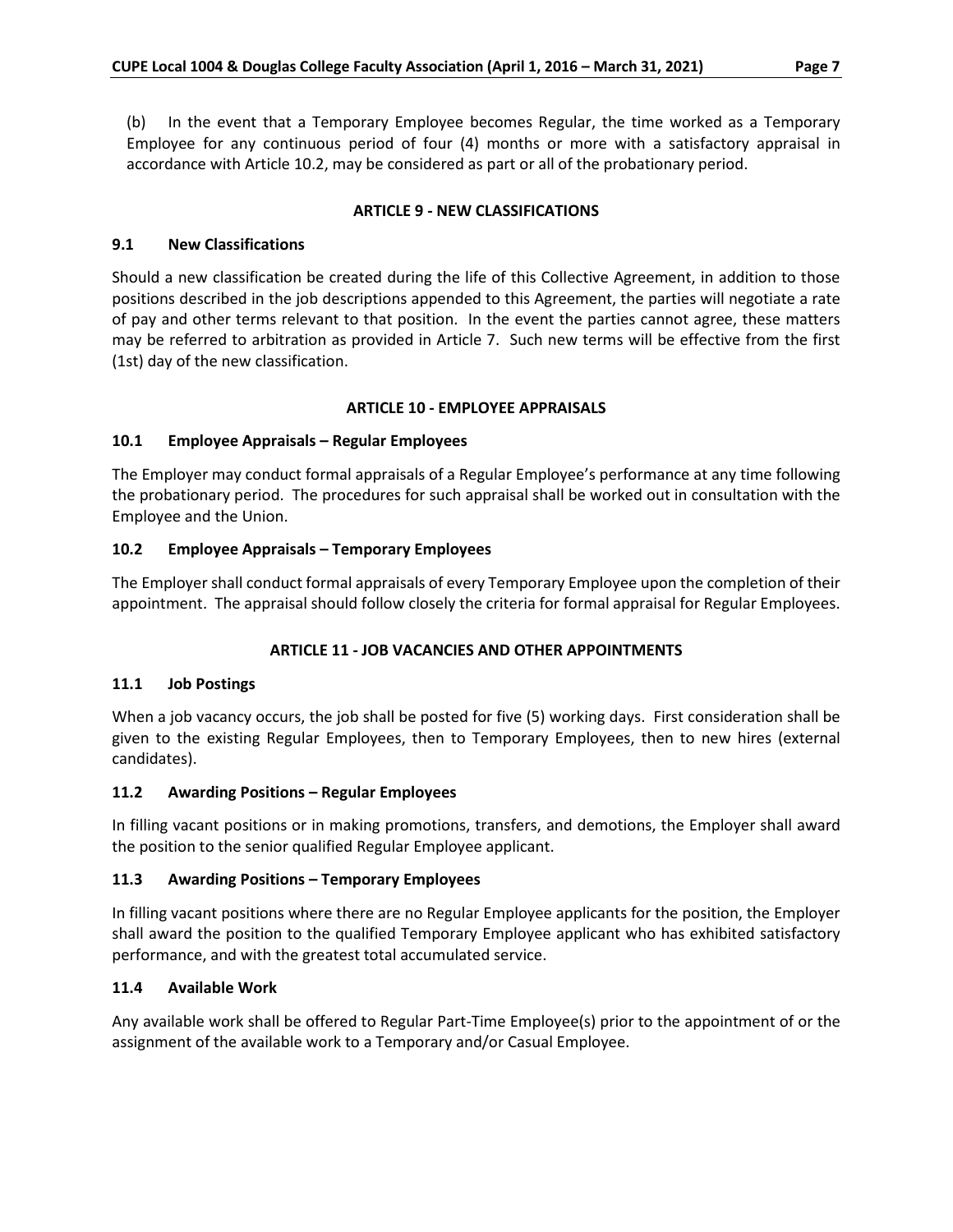## **ARTICLE 12 - SENIORITY, LAYOFF AND RECALL**

## **12.1 Seniority Defined**

Seniority for a Regular Employee is defined as the length of the Employee's continuous employment (Full or Part-Time) from the date of commencement of regular employment, plus time worked as a Temporary Employee.

# **12.2 Seniority During Leaves of Absence**

During all leaves of absence from work as defined in Articles 21, 22, 23 and 24, a Regular Employee's seniority shall be maintained (continue to accrue).

## **12.3 Order of Layoffs**

(a) The Employer shall layoff Employees only for lack of work or shortage of funds.

(b) Casual and Temporary Employees will be laid off first in reverse order of hire before any Regular Employees.

(c) Layoffs of Regular Employees shall occur in reverse order of seniority (see Appendix **A**) within the appropriate job classification subject to the ability of the remaining Regular Employee(s) to perform the work available. Disputes on the issue of such ability may be referred directly to arbitration.

## **12.4 Notice of Layoff**

Regular Employees with over five (5) years service shall receive at least three (3) months notice of layoff or pay in lieu of notice. Other Regular Employees shall receive at least two (2) months notice of layoff or pay in lieu of such notice. Temporary Employees shall receive at least one (1) month notice, or pay in lieu of notice, if layoff occurs prior to the end of the Employee's term of employment.

## **12.5 Right of Recall**

(a) For a period of two (2) years following the date of layoff, laid-off Regular Employees shall have the right of recall to any position for which they are qualified, except where the Employer, in consultation with the Union, determines that the Employee no longer has the capabilities and qualifications to perform the work. Recall will be in the order of seniority.

(b) For a period of two (2) years following the end of their employment term, Temporary Employees shall have the right of recall on a "last off, first on" basis to fill any Temporary or Casual position for which they are qualified, subject to Article 12.5(a). A Casual position shall count as time worked as a Temporary Employee.

(c) A Casual Employee has no right of recall.

# **12.6 Severance**

Upon layoff, a Regular Employee shall receive severance pay of one (1) month's salary for each year of service to a maximum of **ten (10)** months.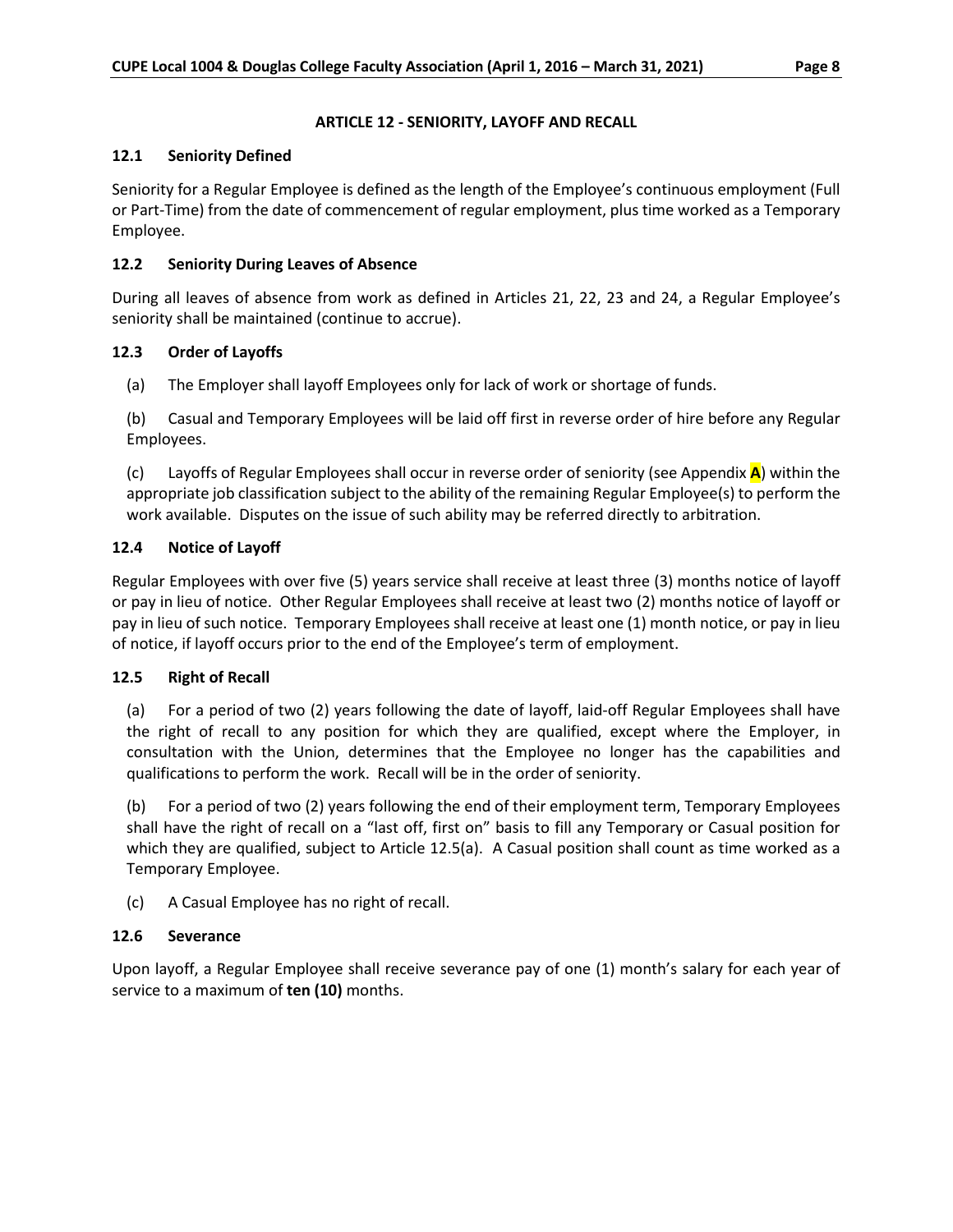## **ARTICLE 13 - DISCIPLINE**

## **13.1 Just Cause**

The Employer shall not dismiss, suspend, demote, or discipline an Employee bound by the Collective Agreement except for just and reasonable cause. In case of a dismissal, suspension, demotion, or reprimand, the Employer shall give written notification of and reasons for the action taken.

# **13.2 Right to Union Representation**

An Employee shall have a Union Representative present at any discussion with supervisory personnel which could form the basis of disciplinary action. Where a supervisor intends to interview an Employee for disciplinary purposes, the supervisor shall notify the Employee in advance of the purpose of the interview.

## **13.3 Personnel File**

**An Employee, or their steward or CUPE 1004 Staff Representative with the written authority of the Employee, shall have the right of access to their personnel record at the Employer's premises.**

**Any disciplinary document, as well as any non-disciplinary letters of expectation, shall be removed from the Employee's personnel file after the expiration of eighteen (18) calendar months from the date it was placed on the file, provided there has not been a further infraction of a similar nature.** 

**The Employer agrees not to introduce as evidence in any hearing any document from the file of an Employee, the existence of which the Employee was not aware of at the time of filing.**

# **ARTICLE 14 - HOURS OF WORK AND OVERTIME**

# **14.1 Hours of Work – Regular Full-Time Employee**

The hours of work for a Regular Full-Time Employee shall total thirty-five (35) hours per week. These hours will be scheduled in consultation with the President or designate.

# **14.2 Daily Hours of Work**

Regular hours worked in any one (1) day shall not exceed seven (7) hours unless mutually agreed to for the sole purpose of reducing the number of days in the work week.

## **14.3 Overtime**

For the purpose of computing overtime for an Employee, all time worked after seven (7) hours per day (unless mutually agreed to under Article 14.2) or thirty-five (35) hours per week shall be considered as overtime and paid at the rate of one hundred and fifty percent (150%) of an Employee's hourly rate up to a maximum of two (2) hours per day and a maximum of eight (8) hours per week. All overtime worked beyond two (2) hours per day or eight (8) hours per week shall be paid at the rate of two hundred percent (200%).

## **14.4 Overtime on a Weekend or Stat Holiday**

All time worked on Saturdays shall be considered as overtime and paid at the rate of one hundred and fifty percent (150%) of an Employee's hourly rate. All time worked on Sundays, or on a statutory holiday, or on a day granted in lieu thereof, shall be considered as overtime and paid at the rate of two hundred percent (200%) of the Employee's hourly rate.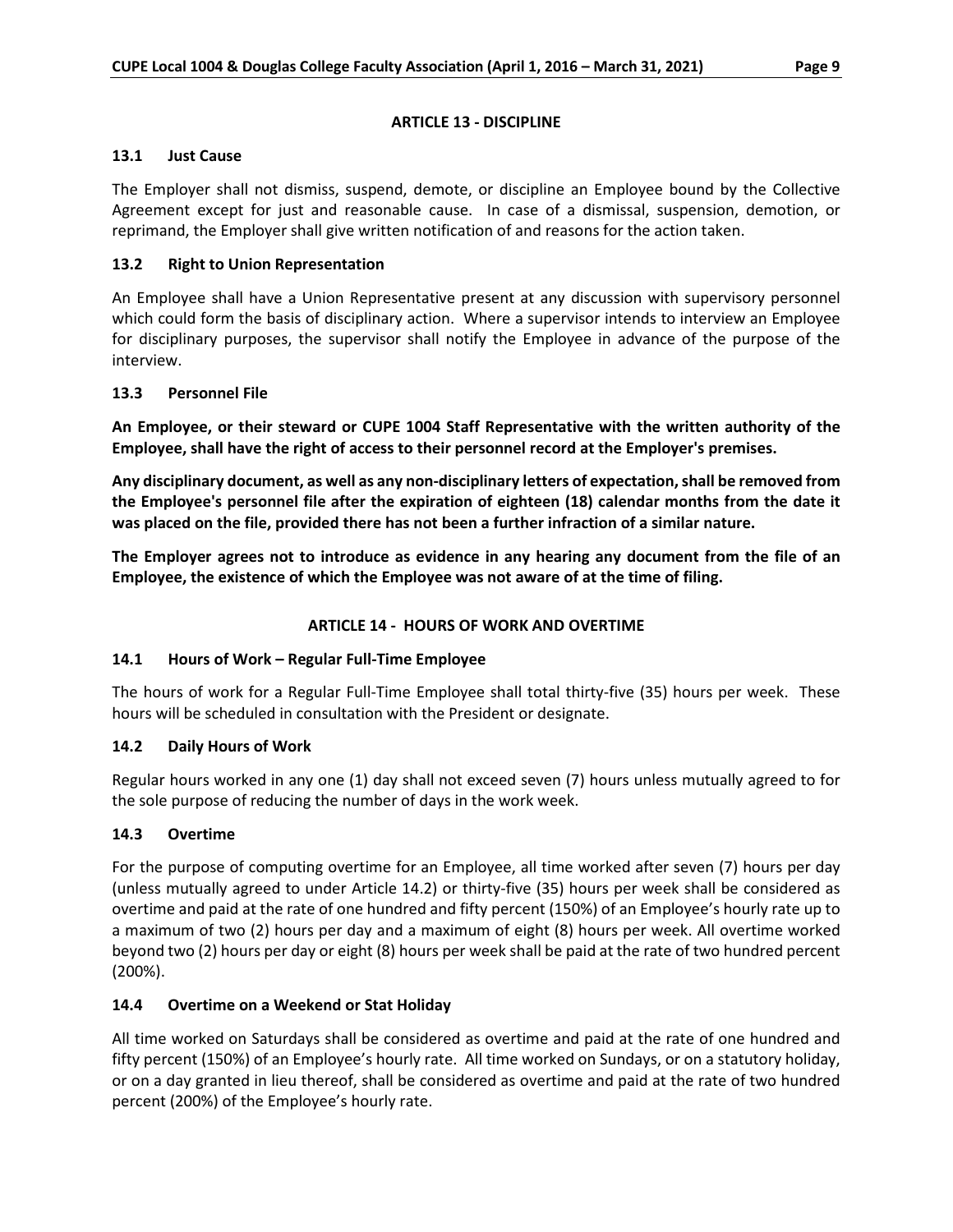## **14.5 Overtime Pay or Time off in Lieu of Pay Options**

Overtime must be authorized by the Employer. For all overtime worked, an Employee will have the option of overtime pay, or time off in lieu of pay, by mutual agreement of the Employer and Employee. Overtime for a Regular Employee is voluntary and the Employee has the right to refuse overtime.

## **14.6 Paid Breaks**

An Employee working more than five (5) hours per day shall receive two (2) fifteen minute paid breaks. An Employee working five (5) hours or fewer per day shall receive one (1) fifteen (15) minute paid break per day.

## **14.7 Family Flex Time**

An Employee may request their start time to be adjusted. The regular hours worked shall not change. Approval shall not be unreasonably withheld.

## **ARTICLE 15 - SALARIES**

## **15.1 Hourly Rates**

The hourly rate shall be as follows:

| Office Manager /<br><b>Financial Coordinator</b> | April 1st,<br>2016 | April 1st,<br>2017 | April 1st,<br>2018 | April 1st,<br>2019 | April 1,<br>2020 |
|--------------------------------------------------|--------------------|--------------------|--------------------|--------------------|------------------|
| At Start                                         | \$31.09            | \$31.71            | \$32.35            | \$32.99            | \$33.65          |
| After 6 months                                   | 32.48              | 33.13              | 33.79              | 34.46              | 35.15            |
| After 12 months                                  | 33.82              | 34.50              | 35.19              | 35.89              | 36.61            |
| After 24 months                                  | 36.62              | 37.35              | 38.10              | 38.86              | 39.64            |

# **15.2 Pay in Lieu of Benefits - Temporary Employees**

A Temporary Employee shall be paid at the salary rates provided in this Agreement plus fourteen percent (14%) in lieu of benefits, inclusive of vacation and statutory holidays, unless Article 19.4 applies.

## **15.3 Pay in Lieu of Benefits – Casual Employees**

A Casual Employee shall be paid at the salary rates provided in this Agreement plus fourteen percent (14%) in lieu of benefits, inclusive of vacation and statutory holidays.

## **15.4 Pay Periods**

Wages shall be paid biweekly. Compensation for all CUPE Employees will be deposited to the personal account they have established with a Canadian Registered Financial Institution (Bank or Credit Union).

## **ARTICLE 16 - ANNUAL VACATION**

## **16.1 Vacation Entitlement**

A Regular Employee shall receive vacation with pay as follows:

- In the first (1st) year of service.......................... **three (3) weeks**
- In the second (2nd) year of service.................... **three (3) weeks**
- In the third (3rd) year of service........................ **four (4) weeks**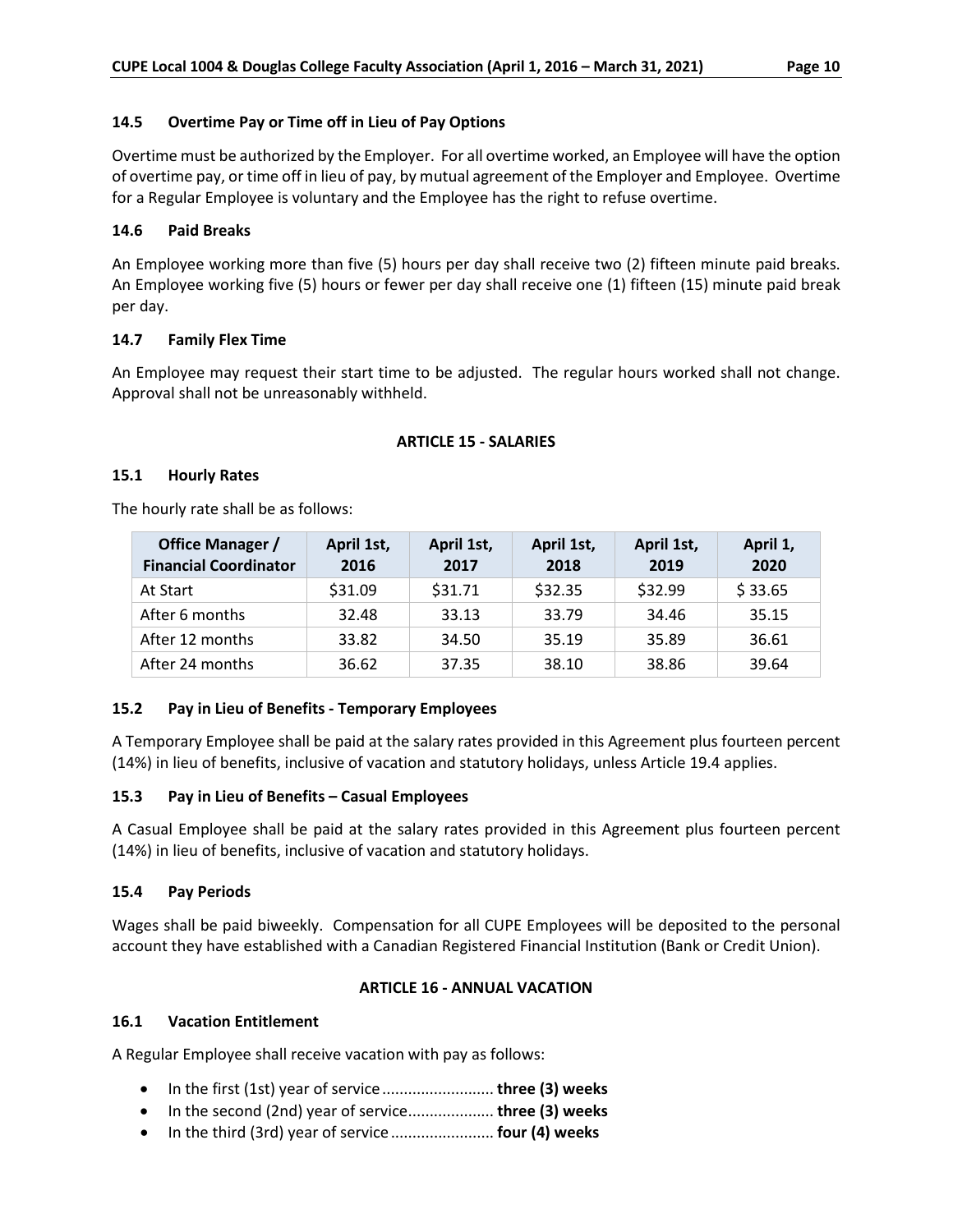- In the fourth (4th) year of service...................... **four (4) weeks**
- In the fifth (5th) year of service ......................... **five (5) weeks**
- **In the sixth (6th ) year of service......................five (5) weeks**
- **In the seventh (7th) year of service..................six (6) weeks**
- **In the eight (8th) year of service ......................six (6) weeks**
- **In the ninth (9th) year of service......................seven (7) weeks**

## **16.2 Vacation Entitlement by Percentage**

Vacation entitlement for a Regular Employee shall be provided as in Article 16.1 based on the anniversary date of hire. **Vacation pay under 16.1 shall be accumulated as per the following:**

- **Year one (1)................................................... 6% of gross earnings**
- **Year two (2) .................................................. 6% of gross earnings**
- **Year three (3)................................................. 8% of gross earnings**
- **Year four (4) .................................................. 8% of gross earnings**
- **Year five (5) ................................................... 10% of gross earnings**
- **Year six (6)..................................................... 10% of gross earnings**
- **Year seven (7)................................................ 12% of gross earnings**
- **Year eight (8)................................................. 12% of gross earnings**
- **Year nine (9) .................................................. 14% of gross earnings**

## **16.3 Vacation – Partial Years of Service**

For partial years of service, vacation shall be prorated on the basis of the entitlement for the current year.

## **16.4 Vacation Anniversary Year**

Vacation entitlement is accrued in each anniversary year. An anniversary year is the year beginning with the date first hired to the day prior to one (1) year from that date for the first anniversary and from the anniversary date to each day prior to the next anniversary date for each subsequent year.

(a) Annual vacation is taken within the year in which it is accrued and shall be deducted from the total entitlement for that year. With the Employer's approval, up to twenty percent (20%) of a year's vacation entitlement may be carried over to the following year. **Additional carryover may be requested. Approval of such requests shall not be unreasonably withheld.**

(b) If a serious illness or injury prevents an Employee from taking their vacation entitlement, they will attempt to reschedule the unused vacation entitlement within the anniversary year. No Employee's request to reschedule this vacation shall be unreasonably denied. If such rescheduling proves untenable, the unused vacation entitlement shall be paid out by the Employer.

(c) Employee(s) unable to take their vacation entitlement due to a Workers' Compensation Board (WCB) Claim(s) as per the current provincial WCB legislation shall have the unused vacation entitlements carried over to the following anniversary year.

(d) **In the event that the Employer determines that operational requirements prevent an Employee from taking their vacation entitlement, attempts will be made to reschedule the unused vacation entitlement within the anniversary year. No Employee's request to reschedule unused vacation shall be unreasonably denied. If the Employee and the Employer cannot agree on an appropriate rescheduling, any unused vacation entitlement beyond that which can be carried over according to**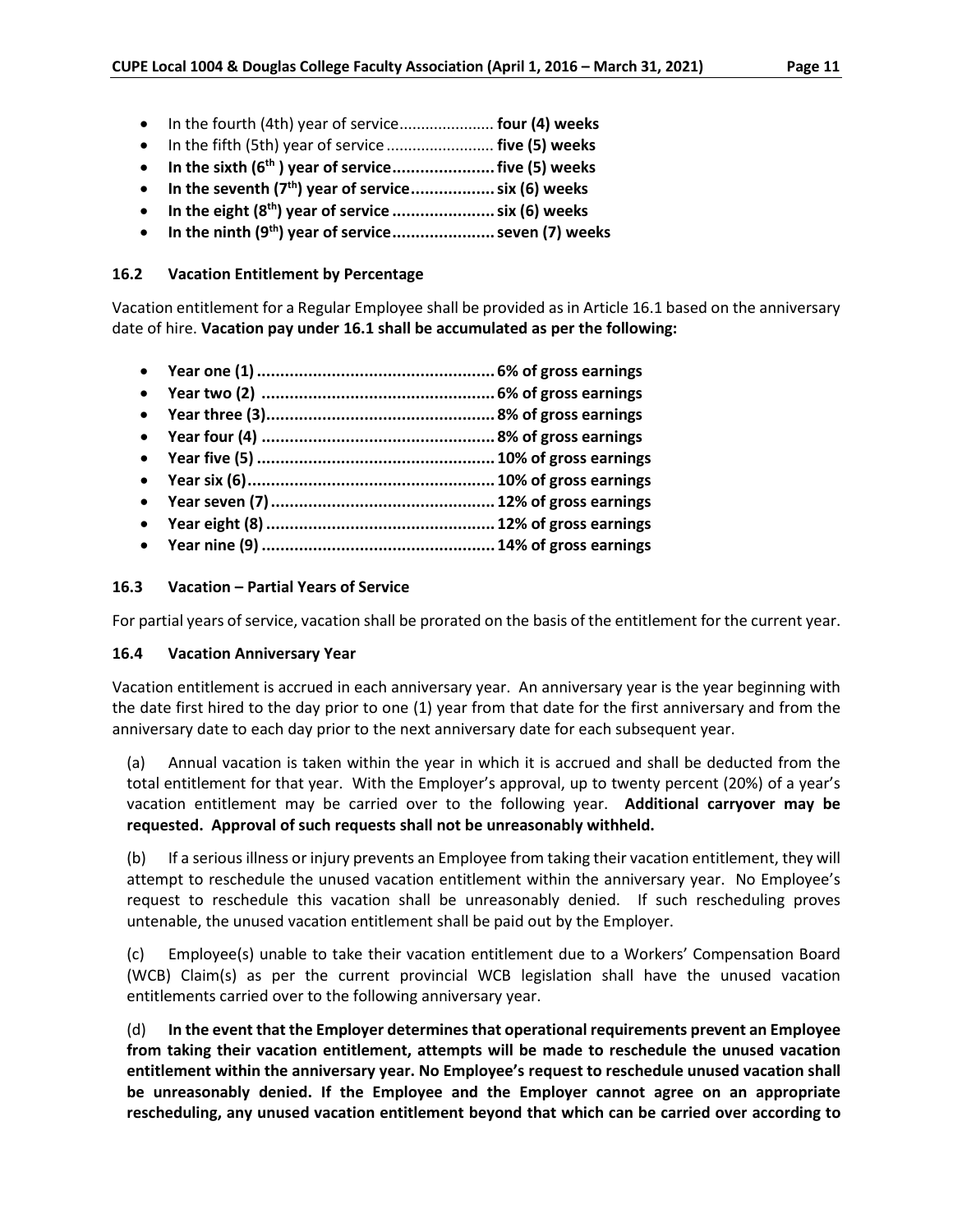**Article 16.4(a) shall be paid out by the Employer at the end of the anniversary year in which the vacation ought to have been taken.** 

#### **16.5 Vacation Approval and Scheduling**

(a) Vacation shall be taken at a time approved by the Employer; such approval shall not be unreasonably withheld and shall reasonably accommodate the choice of the Employee. In scheduling the vacations of Employees, the Employer shall make reasonable effort to arrive at an equitable arrangement of vacation schedules for all Employees.

(b) Changes to an Employee's approved vacation may occur only with the mutual consent of the Employer and the Employee.

#### **ARTICLE 17 - PAID HOLIDAYS**

#### **17.1 Statutory Holidays**

(a) Employees will receive the following holidays off with pay:

| New Year's           | Labour Day              |
|----------------------|-------------------------|
| <b>Family Day</b>    | <b>Thanksgiving Day</b> |
| Good Friday          | Remembrance Day         |
| Easter Monday        | Christmas Eve Day       |
| Victoria Day         | Christmas Day           |
| Canada Day           | <b>Boxing Day</b>       |
| British Columbia Day | New Years Eve Day       |

(b) Employees will also receive any other day declared a holiday by the Federal, Provincial, or Municipal governments.

## **17.2 Holiday Falling on Vacation Period Weekend**

When a holiday referred to in Article 17.1 falls in an Employee's vacation period or on a weekend, the Employee will be given an additional day off with pay.

## **17.3 Paid Time between Boxing Day and New Years Day**

Employees shall receive time off with pay on the working days between Boxing Day and New Year's Day.

## **17.4 Paid Holidays During Unscheduled Hours of Work**

Paid holidays on which a Regular Part-Time Employee is not scheduled to work shall be prorated based on the number of hours worked in the four (4) week period immediately preceding the statutory holiday. However the Employee shall be entitled to take a day in lieu of the paid holiday at the regularly scheduled hours.

## **17.5 Floating Wellness Days**

A Regular Employee shall receive **three (3**) floating wellness days per year.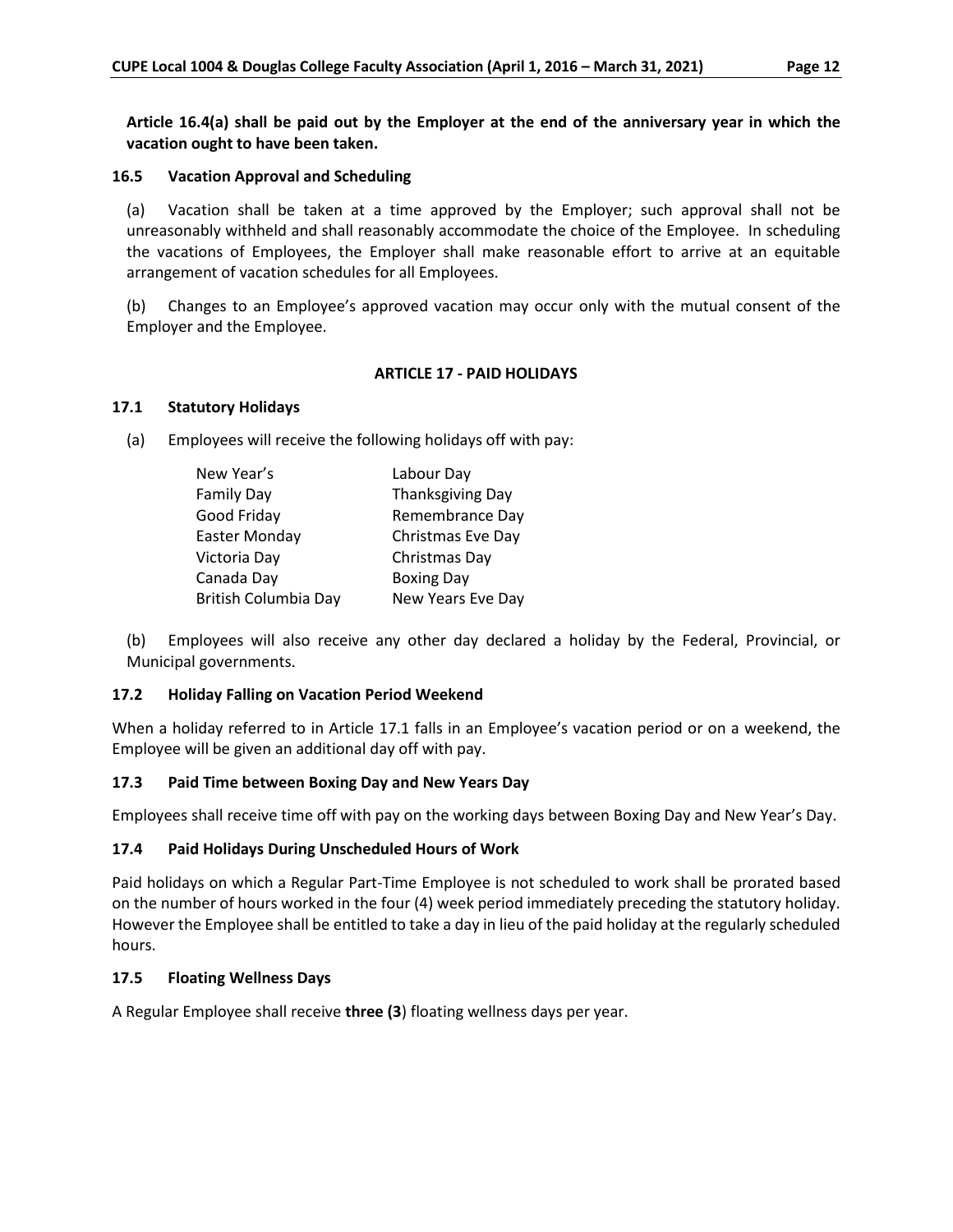#### **ARTICLE 18 - PROFESSIONAL DEVELOPMENT AND STAFF TRAINING**

#### **18.1 Definitions**

(a) *"Professional Development"* refers to Employee initiated and directed activities that enhance Employees' abilities to perform their duties or improve their career development or for work-related equipment (such as computer hardware and software).

(b) *"Staff Training"* refers to Employer initiated and directed activities or activities that the Employer designates as required for the job. Such designation will take place in consultation with the Employee. Employees who disagree with the Employer's designation of the activity as training, or believe that it is not required for the performance of their duties, shall have the right to grieve that decision in accordance with the provisions of Article 7.

## **18.2 Eligibility**

A Regular Employee shall be eligible for a minimum of five (5) paid days per year for Professional Development activities.

#### **18.3 Funding**

(a) In any year a Regular Employee is guaranteed a minimum allocation of **five hundred dollars (\$500)** in approved Professional Development funds. An Employee may carry forward their unused minimum allocation from year to year, but any accumulated funds shall not be paid upon the Employee's termination, resignation, layoff, retirement or death. Funds shall not be unreasonably withheld.

(b) The Employer may provide funds, in addition to those listed in Article 18.3(a) that it deems beneficial to Professional Development activities.

(c) The Employer shall pay wages, fees, and reasonable expenses for the Employee to participate in Staff Training activities.

(d) **The Employer shall implement Article 18.3(a) by allocating a sum equivalent to five-hundred dollars (\$500.00) per Regular Employee to the Professional Development Fund on April 1st of each year.**

#### **18.4 Scheduling**

(a) The Employer and Regular Employees shall meet at least once a year to determine and document appropriate Professional Development and Staff Training activities and funds.

(b) Where possible, a Part-Time Regular Employee will use days when the employee is not regularly scheduled to work for Professional Development and Staff Training.

## **18.5 Reporting**

Each Regular Employee will submit an annual Professional Development and Staff Training report by August 31 of each year. The report will account for and reflect on the activities pursued and funds spent.

#### **18.6 Restrictions**

(a) Professional Development entitlements do not apply to Temporary or Casual Employees.

(b) Professional Development days not used in one (1) year shall not carry forward to the following year.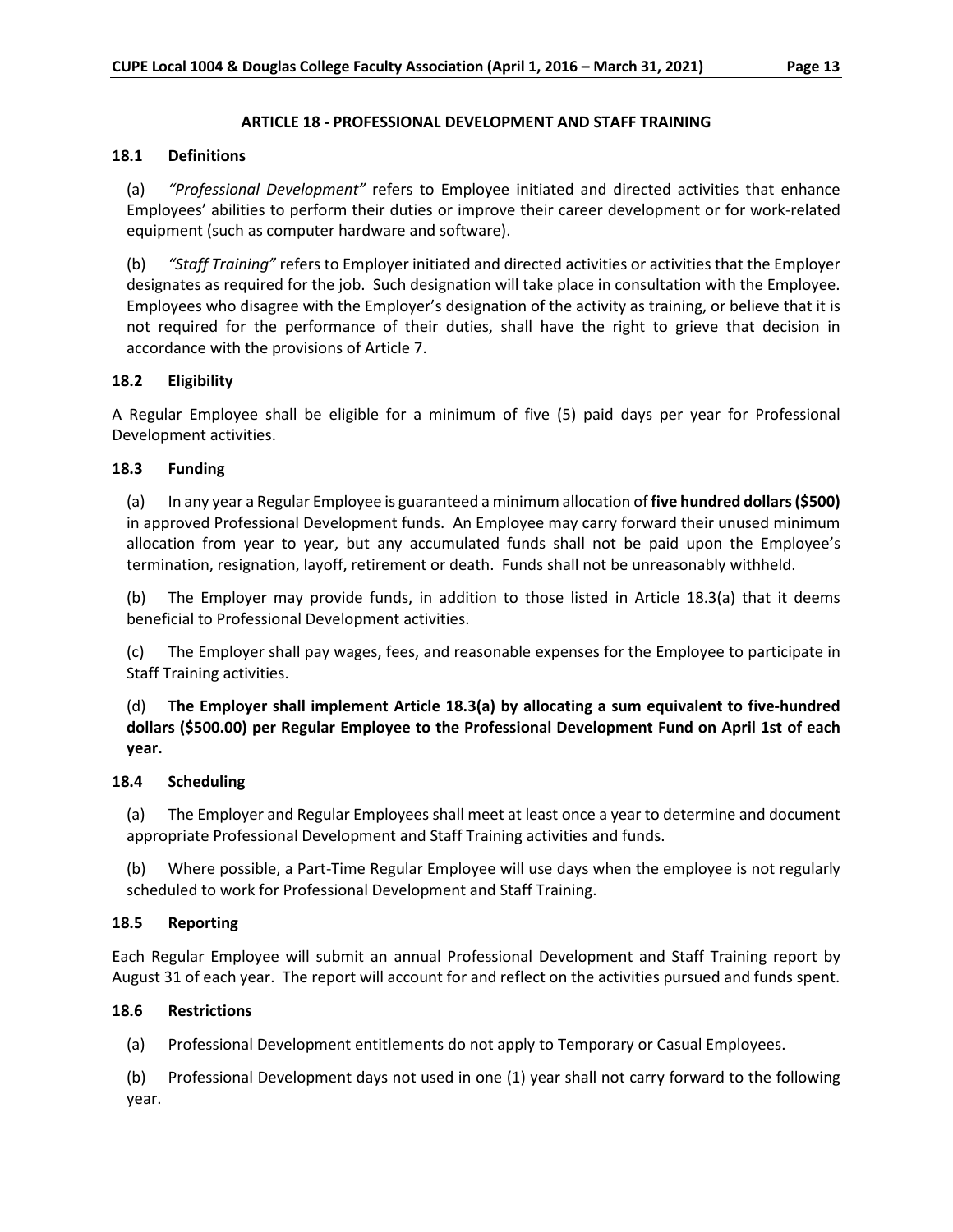## **ARTICLE 19 - BENEFITS AND PENSIONS**

## **19.1 Benefit Plans**

The Employer will provide each Regular Employee and qualified Temporary Employee (see Article 19.4) access to the following benefit plans: Medical, Extended Health, Dental, Long Term Disability, Group Life Insurance and Accidental Death and Dismemberment Insurance.

# **19.2 Benefit Premiums – Regular Employees**

The Employer will pay for a Regular Employee one hundred percent (100%) of the premiums for Medical, Extended Health, Dental, Long Term Disability Plan, Group Life Insurance and Accidental Death and Dismemberment Insurance Plans.

# **19.3 Continuation of Benefits on Layoff**

(a) In the event of a layoff, **the Employer agrees to pay the premiums for the Employee benefit plans for a period of up to two (2) months. After that period,** Employees so affected will be given the right to continue this coverage through direct payment until such time as their recall rights expire, or the insurance carrier no longer permits continuation of coverage, whichever occurs first.

(b) The Employee must pay their share of the cost of the premiums to the Employer prior to the date that the Employer makes premium payments to the insurance carrier.

# **19.4 Eligibility – Temporary Employees**

A Temporary Employee who is employed for more than six (6) months and up to twelve (12) months shall be eligible for access to the benefit plans.

# **19.5 Benefit Premiums – Eligible Temporary Employees**

The Employer will pay for an eligible Temporary Employee one hundred percent (100%) of the premiums for Medical, Extended Health, Dental, Group Life Insurance and Accidental Death and Dismemberment Insurance Plans.

# **19.6 Pay in Lieu of Benefits – Temporary Employees**

A Temporary Employee who is employed for less than six (6) months shall be paid fourteen percent (14%) in lieu of benefits, inclusive of vacation and statutory holidays.

## **19.7 Pension Plan**

(a) Upon commencement of employment, a new Regular Employee may enrol in the Municipal **Pension** Plan.

(b) For any Regular Employee who does not qualify for Pension under the Municipal Pension Plan or who chooses not to participate in the Municipal Pension Plan, the Employer shall pay each year, in quarterly instalments, an amount equal to **six and one-half percent (6.5%)** of the Employee's gross annual salary **effective April 1, 2018; increasing to seven and one-half percent (7.5%) of the Employee's gross annual salary, effective April 1, 2019; and increasing to eight and one-half percent (8.5%) of the Employee's gross annual salary, effective April 1, 2020,** into a Registered Retirement Savings Plan. Any Employee on whose behalf the Employer makes contributions to a Registered Retirement Savings Plan shall not be eligible for participation in the Municipal **Pension** Plan.

A new Regular Employee shall, for the purposes of enrolment in the Municipal Pension Plan only, have their probation waived.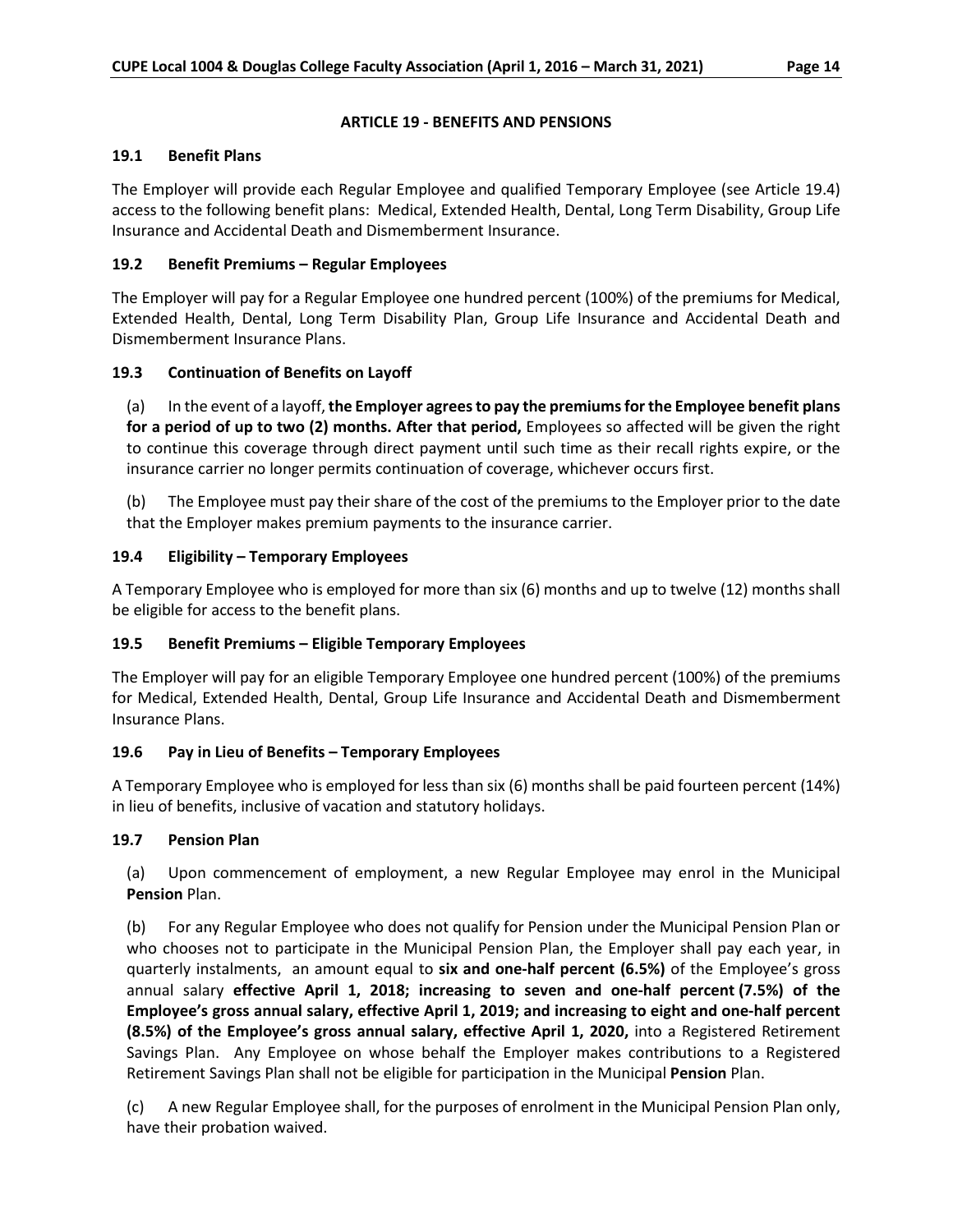(d) Upon retirement of an Employee, the Employer will continue the coverage and continue to pay its share of premiums for Medical, Extended Health and Dental for the month in which the retirement occurred and for one (1) calendar month thereafter.

#### **19.8 Weekly Indemnity Benefit**

(a) The Employer shall provide a short-term income protection policy (weekly indemnity benefit) insuring seventy percent (70%) of an Employee's regular salary, in the event of illness or accident, to cover the period from the thirty-first (31st) calendar day of an incapacity to the six (6) month anniversary of the illness or accident. The Employer will pay one hundred percent (100%) of the premiums for such insurance.

#### **19.9 Benefit Provisions**

The benefits provided for in this Article shall not, at the date of signing of this Agreement, fall below the level in existence as described in Appendix C, save and except as they are reduced or altered through circumstances beyond the control of the Employer.

#### **ARTICLE 20 - EXPENSES**

#### **20.1 Expense Policies**

Work and travel expense policies adopted by the Employer for its members shall be applied to all Employees under this Agreement, provided they are consistent with this Agreement.

#### **20.2 Expense Reimbursement**

An Employee will be reimbursed for any reasonable expense incurred while engaged in the business of the Employer. Additional expenses shall not be reimbursed unless they are authorized in advance by the President or their designate.

#### **20.3 Expense Rates**

Expense rates shall be amended in accordance with any increases in the Employer's expense rates for its members during the term of this Agreement. The expense rate for Employees during this term of the Agreement shall not fall below those rates in effect at the time the Agreement was signed.

#### **20.4 Receipts Required**

Receipts are required for all expenses.

#### **20.5 Other Expenses**

An Employee who is on the Employer's business while away from the Association Office, or who is requested to work outside regularly scheduled working hours, shall be reimbursed for expenses. The Employer will reimburse an Employee who is required to work after their regularly scheduled hours of work for taxi fare, if required.

#### **20.6 Meal Reimbursement**

The Employer will reimburse an Employee who is required to work up to two (2) or more hours after their regularly scheduled hours of work for meals at a rate of twenty-three dollars (\$23.00) per day.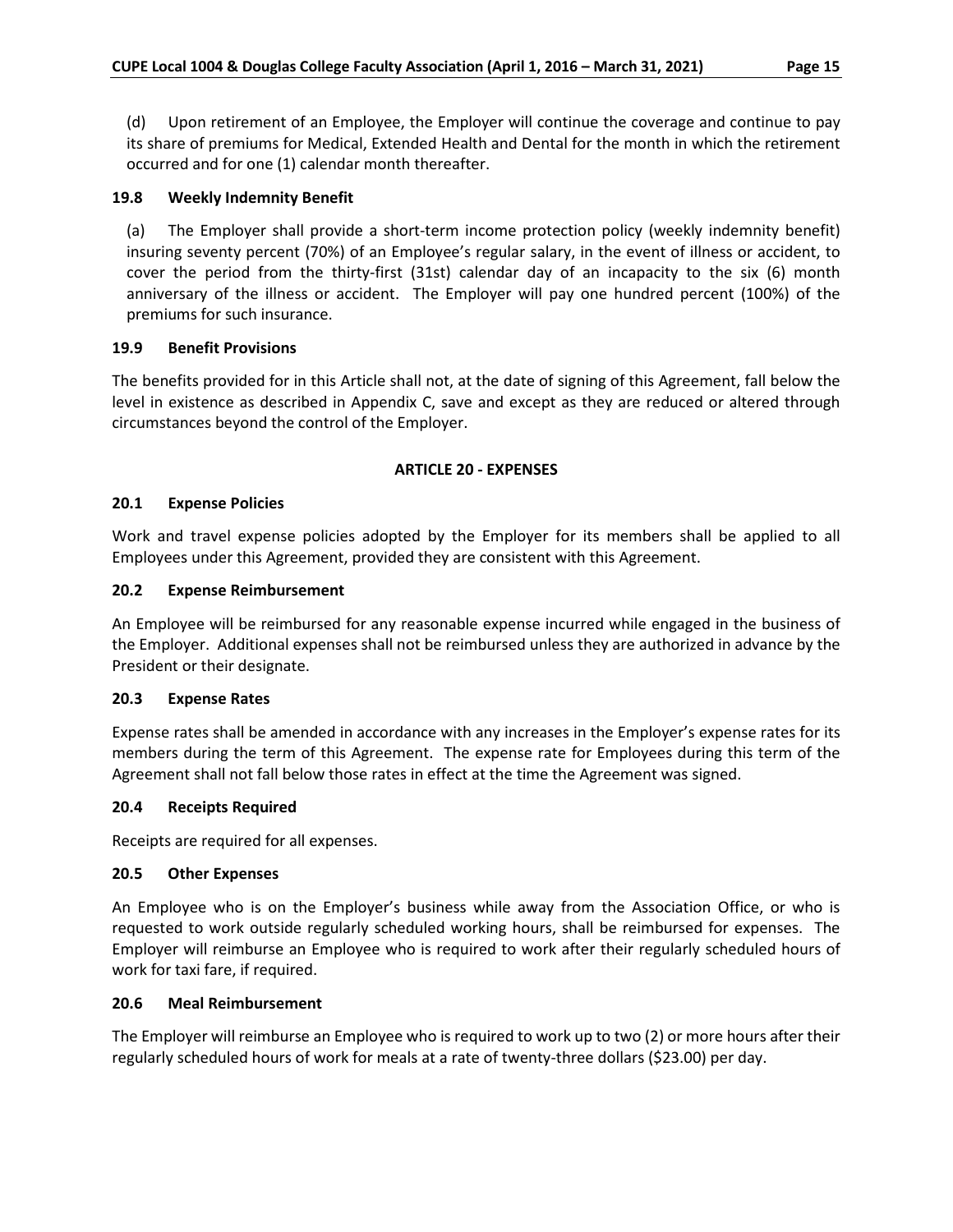Employees required to use their personal vehicle in the performance of their duties shall be reimbursed for kilometres traveled at a rate of eighty cents (80¢) per kilometre.

## **20.8 Parking Fees**

The Employer shall pay the fees for parking. For Employees who do not opt for parking, the Employer shall pay the equivalent of parking fees to cover the Employee's transportation cost.

## **ARTICLE 21 - SICK LEAVE**

## **21.1 Entitlement – Regular Employee**

A Regular Employee absent from work on account of illness shall continue to receive their full salary and benefits for up to thirty (30) calendar days for each illness or debilitating treatment. Following two (2) weeks of such absence, a Regular Employee may, at the Employer's discretion, be required to provide a certificate from a medical practitioner.

## **21.2 Entitlement – Regular Part-Time Employee**

A Regular Part-Time Employee on sick leave shall receive a prorated salary based on the number of hours normally worked in a week for up to thirty (30) calendar days, after which time they shall receive salary continuance benefits, pursuant to Article 19.8.

## **21.3 Sick Leave during Vacation**

Sick leave days will be substituted for vacation time where an Employee can demonstrate that they were ill during scheduled vacation time.

## **21.4 Workers' Compensation Benefits**

(a) Where a Regular or Temporary Employee suffers from a disease or illness or incurs personal injury (which disease, illness, or injury is hereinafter called the "disability") and the Employee is entitled to time loss compensation under the *Workers' Compensation Act*, they shall not be entitled to receive sick leave benefits as described in Article 21.1.

(b) *Regular Employees*

Up to a maximum period of one (1) year, all monies received by a Regular Employee by way of compensation for loss of wages under the said Act shall be paid to the Employer. In return for such payment and up to a maximum period of one (1) year, the Employer shall pay the Regular Employee the amount of their salary (up to the maximum reference salary specified in the WCB Regulations) to which they would have been entitled but for the disability.

## (c) *Temporary Employees*

Up to the maximum period of their employment, all monies received by a Temporary Employee by way of compensation for loss of wages under the said Act shall be paid to the Employer. In return for such payment and up to the maximum period of their employment, the Employer shall pay the Temporary Employee the amount of their salary (up to the maximum reference salary specified in the WCB regulations) to which they would have been entitled but for the disability.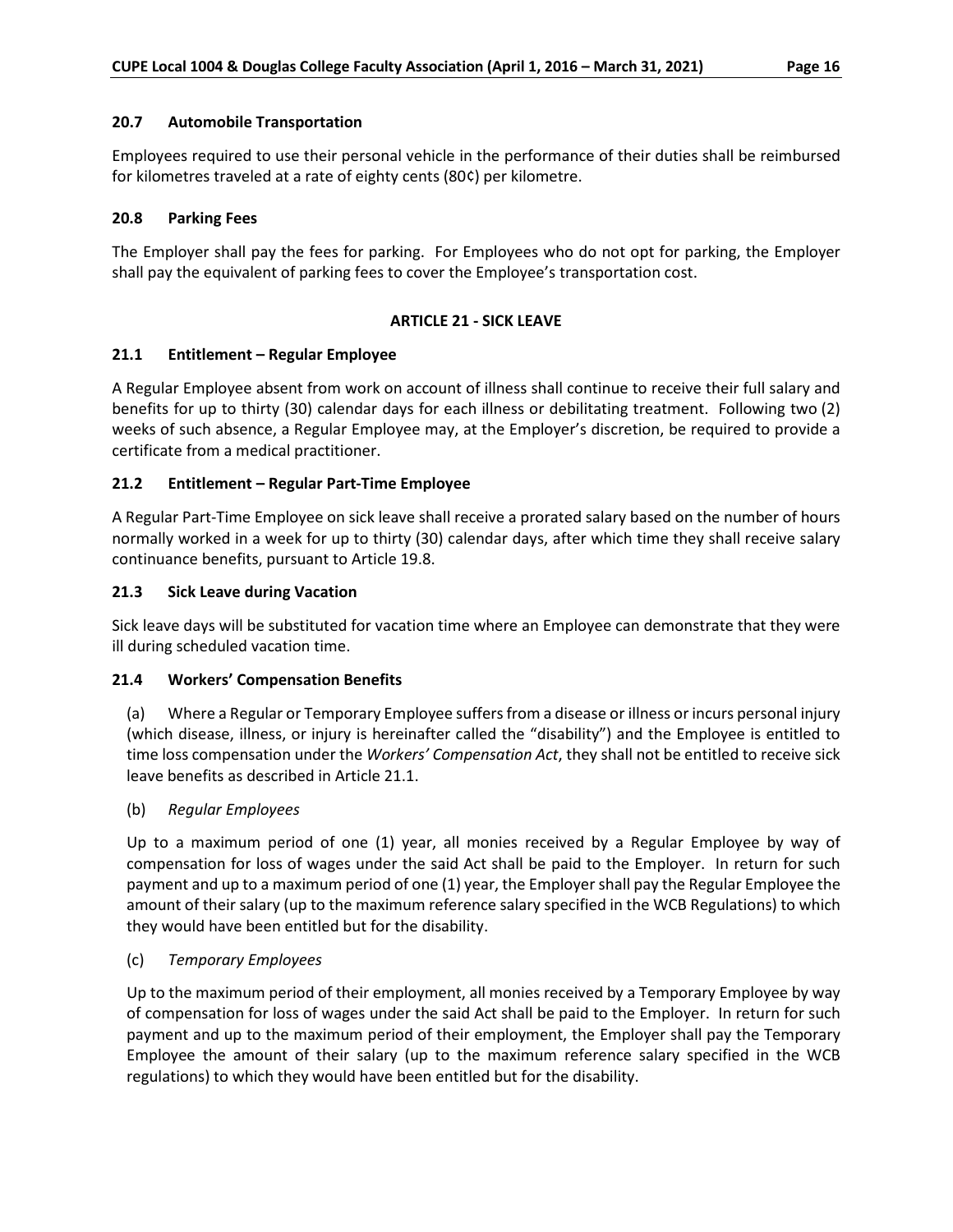## **21.5 Family Illness**

In the case of illness of a member of the immediate family of a Regular or Temporary Employee, when no one other than the Employee can provide for the needs of the ill person, the Employee is entitled to use sick leave entitlement for this purpose up to a maximum of ten (10) working days per year.

## **21.6 Casual Employees**

The provisions of Article 21 do not apply to a Casual Employee.

## **ARTICLE 22 - MATERNITY/PARENTAL LEAVE**

## **Preamble**

The terms and conditions for Maternity, Parental and Adoption leaves for Auxiliary Employees shall be in accordance with the *Employment Standards Act*.

## **22.1 Maternity Leave**

(a) A pregnant Employee is entitled to up to eighteen (18) consecutive weeks of unpaid **maternity** leave.

(b) A pregnant Employee will provide the DCFA with a written request for leave at least four (4) weeks prior to the start of the leave and a medical certificate in support of the request for leave.

(c) The maternity leave may start no earlier than eleven (11) weeks before the expected birth date, and must end no earlier than six (6) weeks after the birth date unless the Employee produces a Doctor's certificate, which supports a request for a shorter period. The leave period may be extended up to six (6) weeks if a Doctor certifies that it is required.

(d) A birth mother must request parental leave, as set out in Clause 22.2 and the *Employment Standards Act*, at least four (4) weeks before beginning parental leave. To take parental leave, the birth mother must begin that leave immediately after her maternity leave.

(e) Where an Employee who is at work becomes ill or injured following the commencement of the eleven (11) week period in (c) above, such illness or injury shall be covered by application of the sick leave provision as follows:

(1) where the illness or injury is not directly related to the condition of pregnancy, sick leave coverage may extend to the scheduled date of commencement of maternity leave, or birth of the child(ren), whichever occurs first.

(2) where the illness is caused through an abnormal condition of pregnancy as verified in writing by a qualified medical practitioner and the Employee returns to work before the scheduled commencement date of maternity leave, the period of absence will be covered by the provisions of Article 19.8.

(f) On return from maternity leave, an Employee shall be placed in her former position.

(g) When an Employee is on maternity leave, employment is considered continuous for the purposes of calculating annual vacations, seniority and termination entitlement, as well as for pension, medical or other plans of benefits to the Employee. The DCFA will also continue to make payments to any such plans unless the Employee chooses not to continue with her share of the cost of a plan. The Employee is also entitled to all increases in wages and benefits which the Employee would have received if not on leave.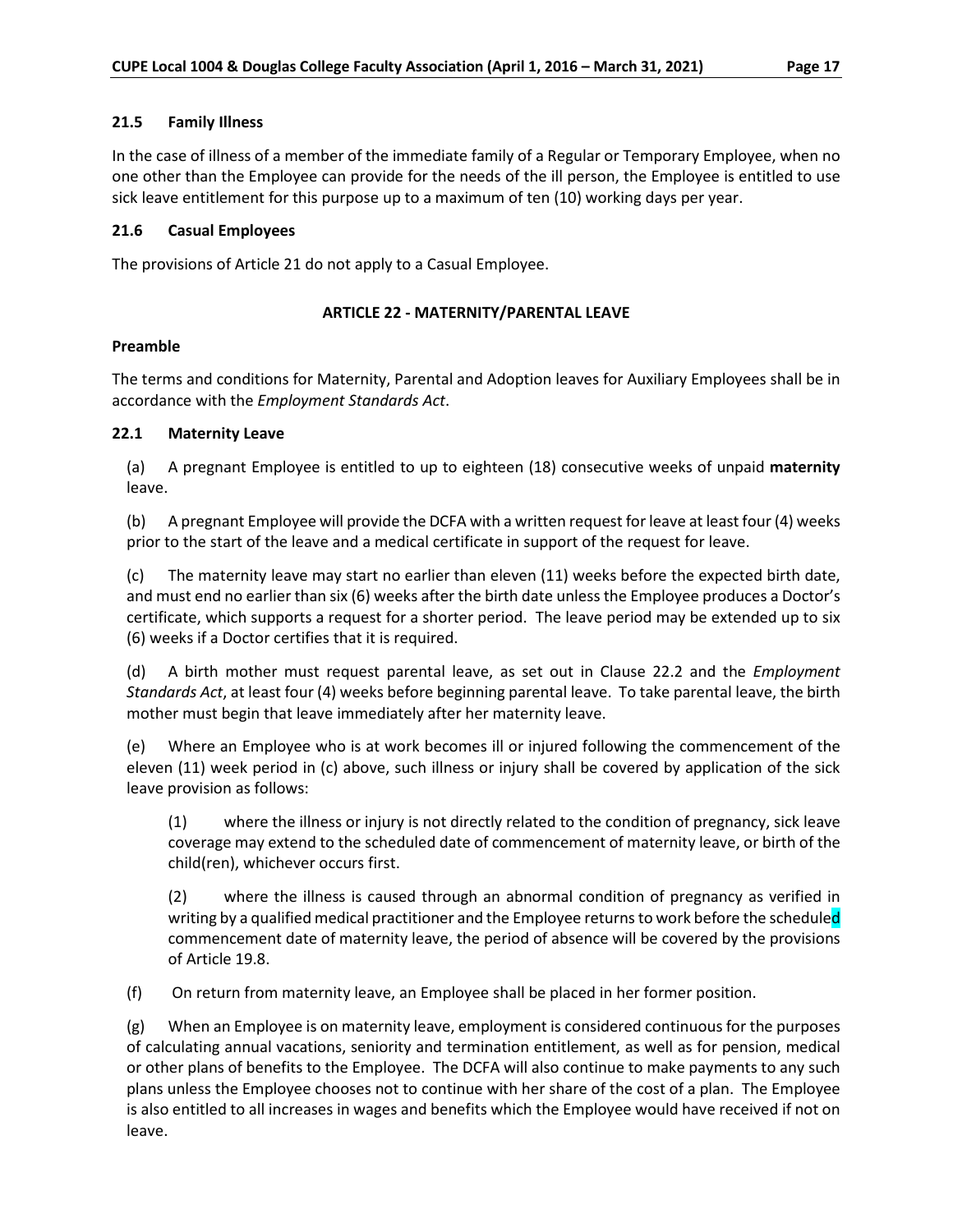(h) An Employee on maternity leave shall notify the DCFA of the date when the Employee shall be returning to work, four (4) weeks prior to the expiration of the maternity leave.

## **22.2 Parental and Adoption Leave**

(a) The purpose of these unpaid leaves is for the primary care and custody of the newborn or newly adopted child(ren).

(b) Eligible Employees shall be granted parental leave without pay for a period of up to thirty-four (34) weeks following the birth or adoption of the child(ren). The birth mother must begin that leave immediately after her maternity leave. The other birth parent must begin the leave within fifty-two (52) weeks after the birth of the child(ren). Likewise, an adopting parent must take the leave within fifty-two (52) weeks after the child is placed with the parent.

(c) Where both parents are Employees of the DCFA, the Employees shall determine the apportionment of parental leave between them which will not exceed a combined total of thirty-four (34) weeks. The leave shall only be granted to one (1) Employee parent at a time.

(d) When a birth mother requests unpaid parental leave in combination with unpaid maternity leave, the combined leaves will not exceed fifty-two (52) weeks.

(e) The Employee shall notify the DCFA in writing, a minimum of four (4) weeks prior to the anticipated commencement of the leave, and in the case of adoption leave, as much notice as is practical.

(f) The Employee shall, upon request, furnish proof of the birth or adoption of the child(ren).

(g) When an Employee is on parental or adoption leave, employment is considered continuous for the purposes of calculating annual vacations, seniority and termination entitlement, as well as for pension, medical or other plans of benefits to the Employee. The DCFA will also continue to make payments to any such plans unless the Employee chooses not to continue with their share of the cost of a plan. The Employee is also entitled to all increases in wages and benefits which the Employee would have received if not on leave.

# **22.3 Supplemental Employment Benefit for Maternity and Parental Leave**

(a) When on maternity or parental leave, an Employee will receive a supplemental payment added to Employment Insurance benefits as follows:

(1) For the first two (2) weeks of **maternity**/parental leave an Employee shall receive one hundred percent (100%) of their salary calculated on their average base salary.

(2) For up to fifty-two (52) weeks of maternity leave, an Employee who is the birth mother shall receive an amount equal to the difference between the Employment Insurance benefits and ninety-five percent (95%) of her salary calculated on her average base salary.

(3) For up to a maximum of thirty-seven (37) weeks of parental leave, the spouse, the biological father, the common-law partner or adoptive parent who is caring for the child shall receive an amount equal to the difference between the Employment Insurance benefits and **ninety-five percent (95%)** of the Employee's salary calculated on their average base salary.

(4) The average base salary for the purpose of Clauses 22.3(a)(1), 22.3(a)(2), and 22.3(a)(3) is the Employee's average base salary for the twenty-six (26) weeks preceding the maternity or parental leave. If the Employee has been on unpaid leave for part of the preceding twenty-six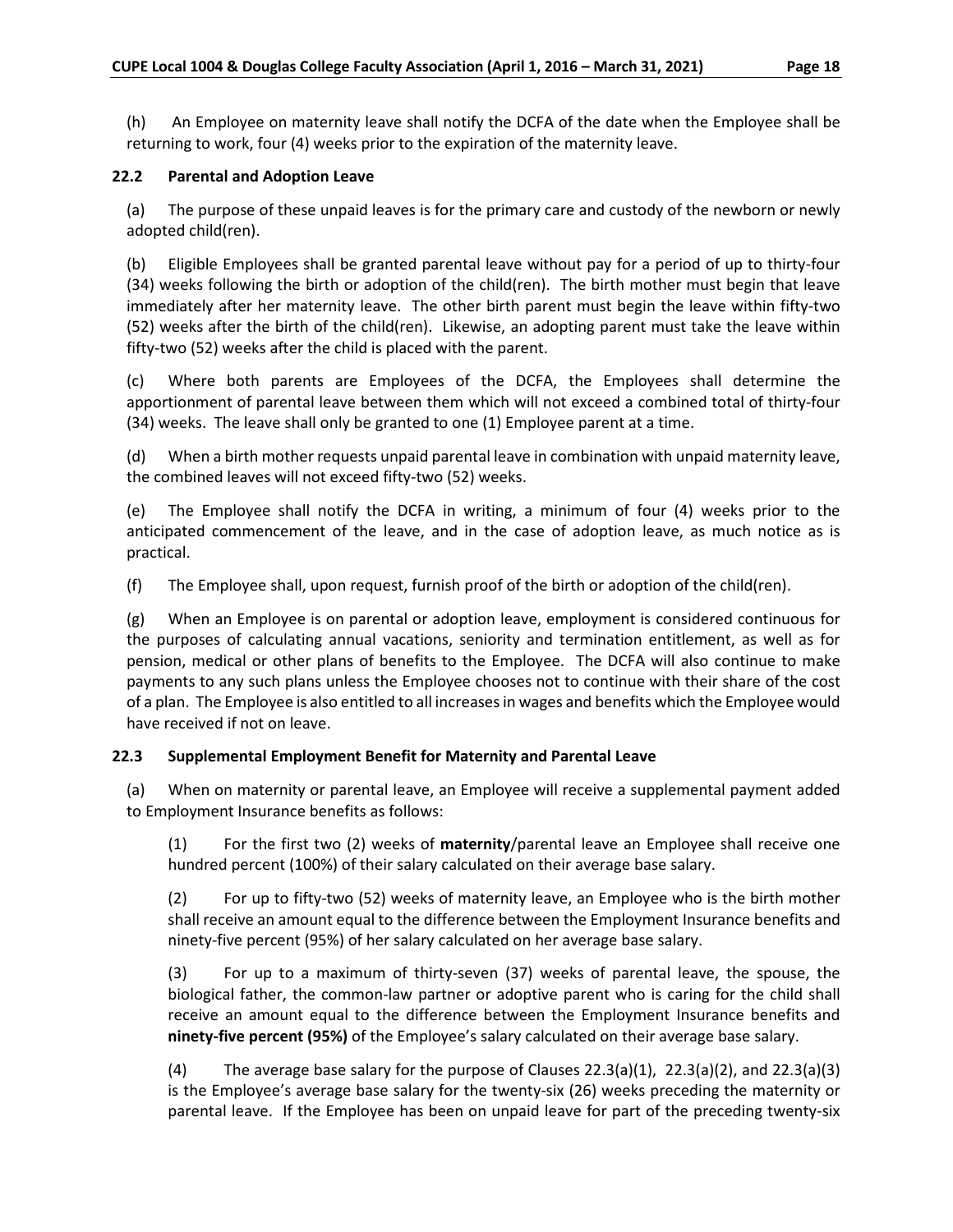(26) weeks, then up to four (4) weeks of that unpaid leave will be subtracted from the twenty-six (26) weeks for the purpose of calculating the average base salary.

(b) An Employee is not entitled to receive Supplemental Employment Benefits and Disability Benefits concurrently. To receive Supplemental Employment Benefits, the Employee shall provide the Employer with proof of application for and receipt of Employment Insurance benefits.

(c) If an Employee is disentitled or disqualified from Employment Insurance maternity or parental benefits, the Employee shall receive the supplemental payment or the appropriate percentage less the amount of Employment Insurance benefits the Employee would have received if qualified for Employment Insurance benefits.

## **22.4 Employment Protection**

(a) The DCFA may not terminate an Employee on maternity, parental or adoption leave or change a condition of employment, without the Employee's and Union's written consent.

(b) As soon as the maternity, parental or adoption leave ends, the Employee must be returned to their former position.

## **22.5 Extension of Parental or Adoption Leave**

Parental leave or adoption leave for Regular Employees when granted for less than thirty-four (34) weeks may be extended for an additional period, so long as the combined time of the original leave and the extension does not exceed thirty-four (34) weeks. Such an extension must be for health reasons for the newborn child(ren) and will be without pay. A doctor's certificate is required. Benefit provisions under Article 22.1(g) shall apply.

## **22.6 Return to Work**

(a) Notwithstanding Article 16.3 vacation entitlements and vacation pay for Regular Employees shall continue to accrue while the birth mother is on maternity leave for the duration of the leave, or during the first twenty-six (26) weeks parental leave.

(b) In the case of maternity leave, vacation earned pursuant to Article 22.6(a) may be carried over to the following year, notwithstanding Article 16.4(a).

(c) Where the birth mother combines Clause 22.1 and 22.2 leaves, the maximum vacation entitlement will not exceed a total of twenty-six (26) weeks.

# **ARTICLE 23 - POLITICAL LEAVE**

## **23.1 Notice of Leave**

Written notice of taking political leave of absence shall be given by a Regular Employee at least one (1) month prior to the commencement of the leave.

## **23.2 Campaign Leave**

If nominated as a candidate for election at the Federal, Provincial, or Municipal level, **or for election to an Indigenous government,** leave of absence without pay shall be provided to take part in the election campaign. During the period of leave provided for the election campaign, the Employer will maintain, at the written request of a Regular Employee, all health and welfare and statutory benefits. The Employee shall reimburse the Employer for the cost of the benefits maintained.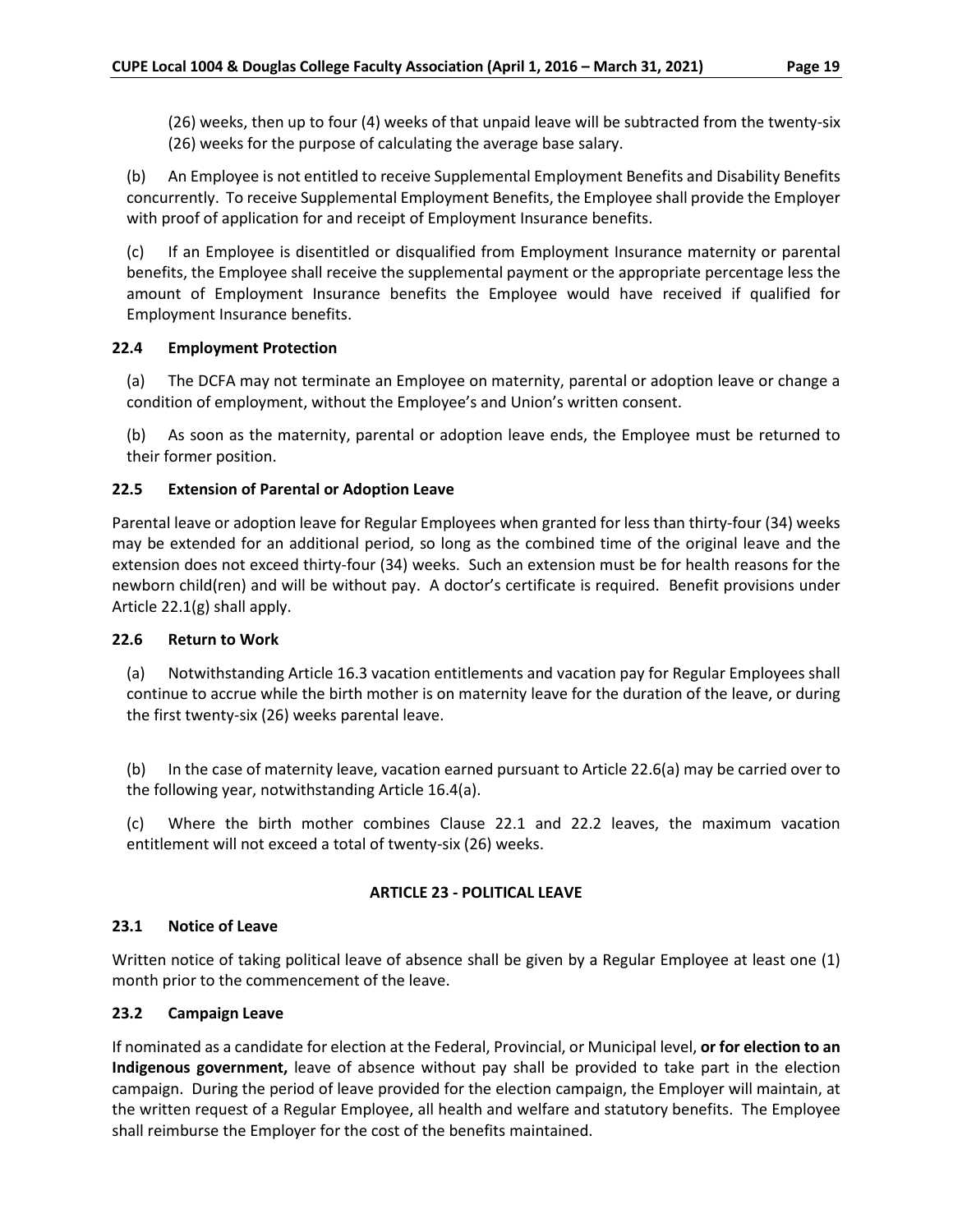## **23.3 Leave Upon Election**

If elected to full-time office, leave of absence without pay and benefits shall be provided for the term of the office. Leave under this Article shall be limited to one (1) term of office **unless further leave is granted, at the Employer's discretion**. The Regular Employee shall give the Employer two (2) months written notice prior to resuming their position with the Employer.

# **23.4 Exceptions**

The provisions of Article 23 do not apply to a Temporary or Casual Employee.

## **ARTICLE 24 - OTHER LEAVES**

## **24.1 Serious Illness or Bereavement Leave**

A Regular or Temporary Employee is entitled to five (5) days paid leave in the event of serious illness or the death of a person(s) as listed and defined in the expanded definition of "Family Member" identified by the current Employment Insurance legislation and as per the attached Appendix, or any other person with the approval of the Employer. With the Employer's approval this leave may be extended by using vacation days, accumulated time off in lieu, and/or up to one (1) month's leave of absence without pay.

## **24.2 Leave without Pay**

After two (2) years employment, a Regular Employee may apply for and receive up to six (6) months leave of absence without pay. Approval for such leave must be obtained from the Employer in writing and shall not be unreasonably withheld. Unless the Employer and the Employee mutually agree otherwise, an Employee, upon completing such a leave of absence without pay, shall return to regular employment for at least another two (2) years before becoming eligible for another leave of absence without pay under this Article. The Employee shall pay full benefit premiums to the Employer where the Employee chooses to remain on the benefits as listed in Article 19 - Benefits and Pensions.

# **24.3 Other Unpaid Leave**

Unpaid leave of absence not otherwise provided for in this Agreement may be granted at the discretion of the Employer. Such leave shall not be unreasonably withheld. The Employer shall continue to pay benefit premiums for a period of up to two (2) months when the leave of absence is based on compassionate grounds. Otherwise, the Employee shall pay full benefit premiums to the Employer where the Employee chooses to remain on the benefits, as listed in Article 19 – Benefits and Pensions.

## **24.4 Jury or Witness Leave**

A Regular or Temporary Employee is entitled to paid leave as required in the event that the Employee is summoned as a juror or witness in any court or tribunal empowered by law to compel attendance of witnesses. The Employee shall remit to the Employer all monies paid to **the Employee** by the court, except for the traveling and meal allowances not reimbursed by the Employer.

## **24.5 Medical or Dental Leave**

A Regular or Temporary Employee shall receive time off with pay in the event of doctor and dentist appointments which cannot reasonably be made outside normal working hours. Such time off must have prior approval of the Employer and shall not be unreasonably withheld.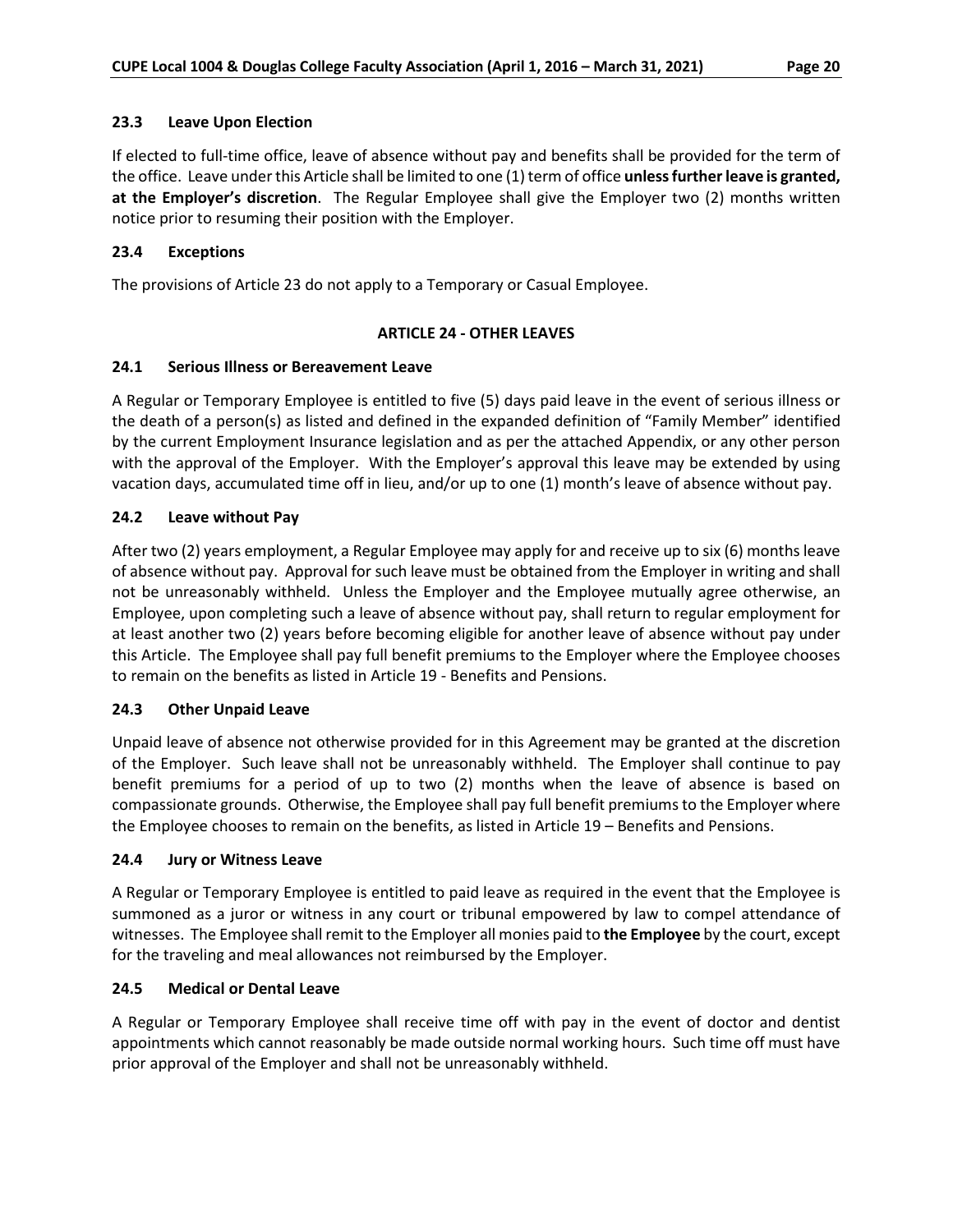## **ARTICLE 25 - GENERAL**

## **25.1 No Smoking**

Smoking is not permitted inside the Association office.

## **25.2 Union Label**

All typewritten and/or word processed work in the office of the Employer shall bear the Local 1004 CUPE Union label if such work is performed by a member of the Union.

# **25.3 Minimum Benefits**

Notwithstanding any other provision of this Agreement, or any provisions of the *Employment Standards Act,* the benefits set out in the *Employment Standards Act* shall be deemed to be the minimum standards of employment under this Agreement, and will apply except where a provision more beneficial to the Employees is set out in this Agreement.

## **25.4 Health and Safety**

The parties agree to abide by the requirements included in the *Workers' Compensation Act* and the *WCB Occupational Health & Safety Regulation.*

## **25.5 Physical Fitness**

With the knowledge that a program of physical fitness will improve the well being of the Employees and improve productivity, the Employer shall endorse the joining of an Employee to a fitness club or community centre and/or fitness classes. The Employer shall reimburse the Employee for the fees associated with the membership in the club or community centre, and/or fitness/sports equipment, to a maximum of **four hundred dollars (\$400)** yearly.

**Where an Employee makes a single purchase in excess of their annual allotment, the Employer will reimburse the Employee in two (2) or more equal payments over a maximum of three (3) years. At no time will the amount paid out to the Employee exceed four hundred dollars (\$400) in any one (1) year.**

## **ARTICLE 26 - TERM OF AGREEMENT**

The Agreement shall be in full force and effect from **April 1, 2016 to March 31, 2021** and shall continue from year to year unless written notice is given by either party of their intent to negotiate changes within a four (4) month period preceding the expiry date of the Agreement. During the period of negotiation, the Agreement shall remain in full force and effect.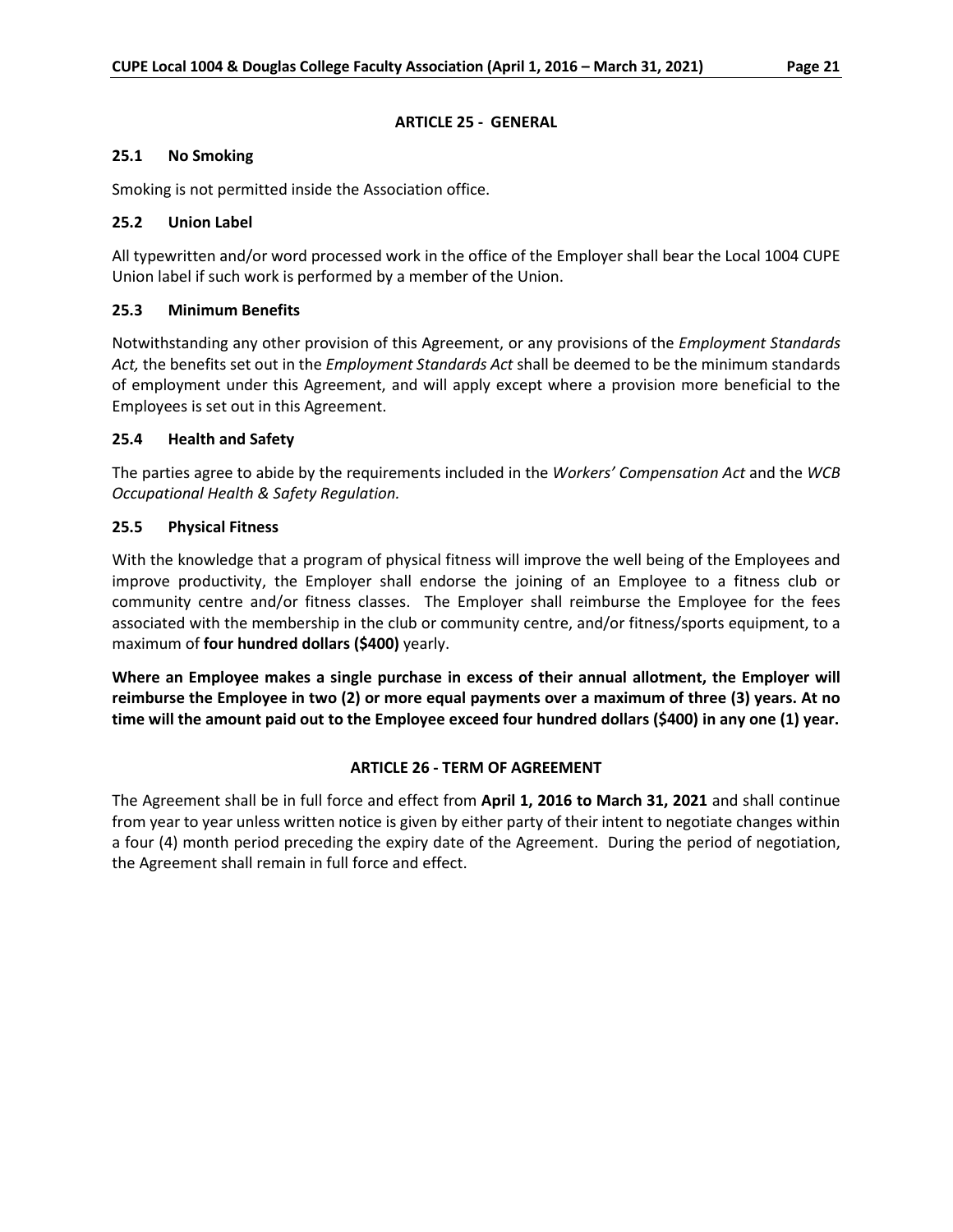FOR THE UNION, **CUPE LOCAL 1004:** 

Andrew Ledger, President

Lil Mairs, Bargaining Committee

FOR THE EMPLOYER, DOUGLAS **COLLEGE FACULTY ASSOCATION:** 

Jasmine Nicolsfigneiredo, President

Jennifer Kirkey, Secretary Treasurer

Alex Braidek, Business Agent

Dated at  $\mathcal{D}_{\mu\nu}$  *Westmartz* B.C., this  $22$  day of  $\mathcal{D}_{\mu\nu}$ , 2022.

movelp *Douglas College CA 2016-2021 final.docx*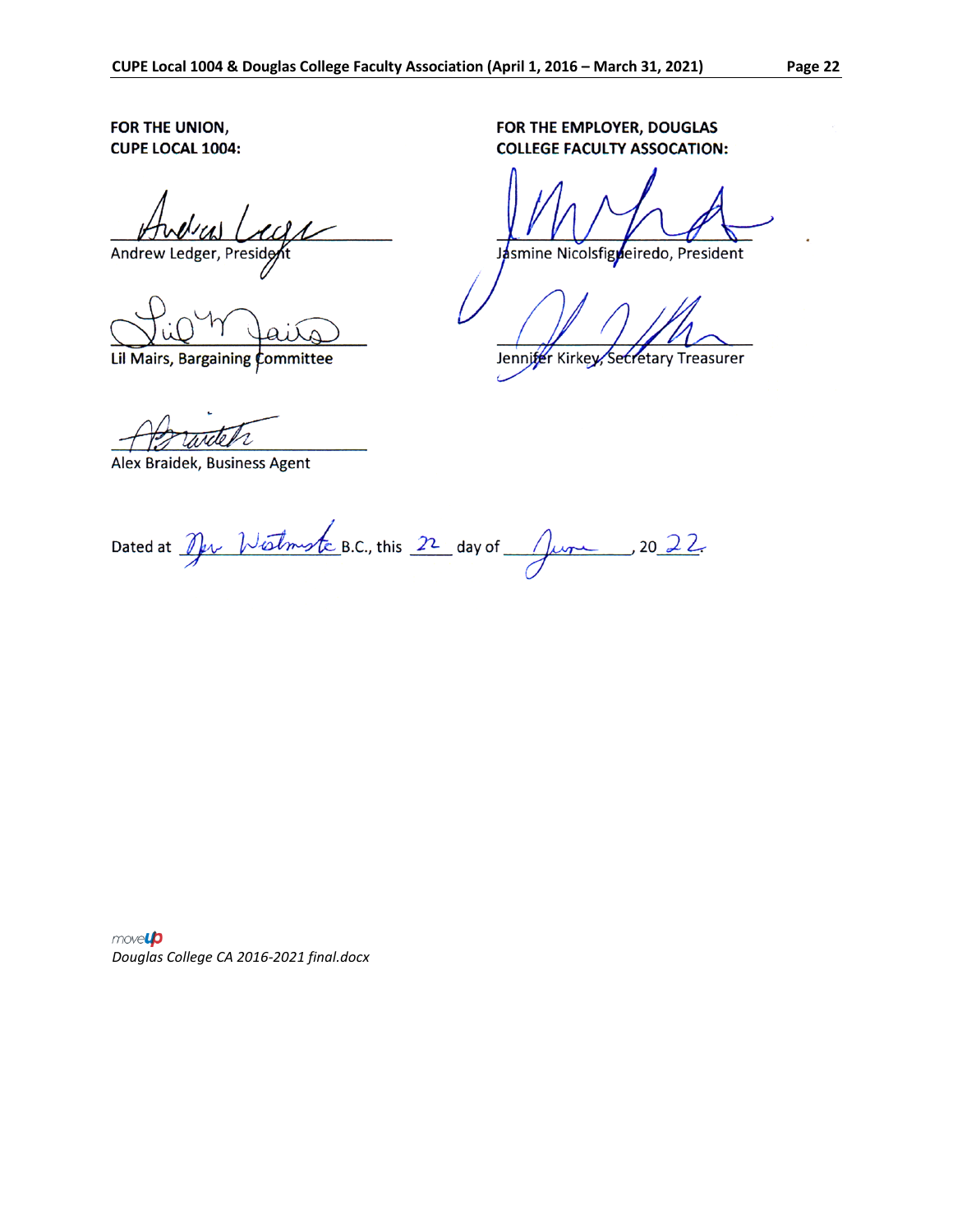# **APPENDIX A**

# **SENIORITY LIST**

| <b>NAME</b> | DATE OF INITIAL APPOINTMENT |
|-------------|-----------------------------|
| Lil Mairs   | August 21, 2000             |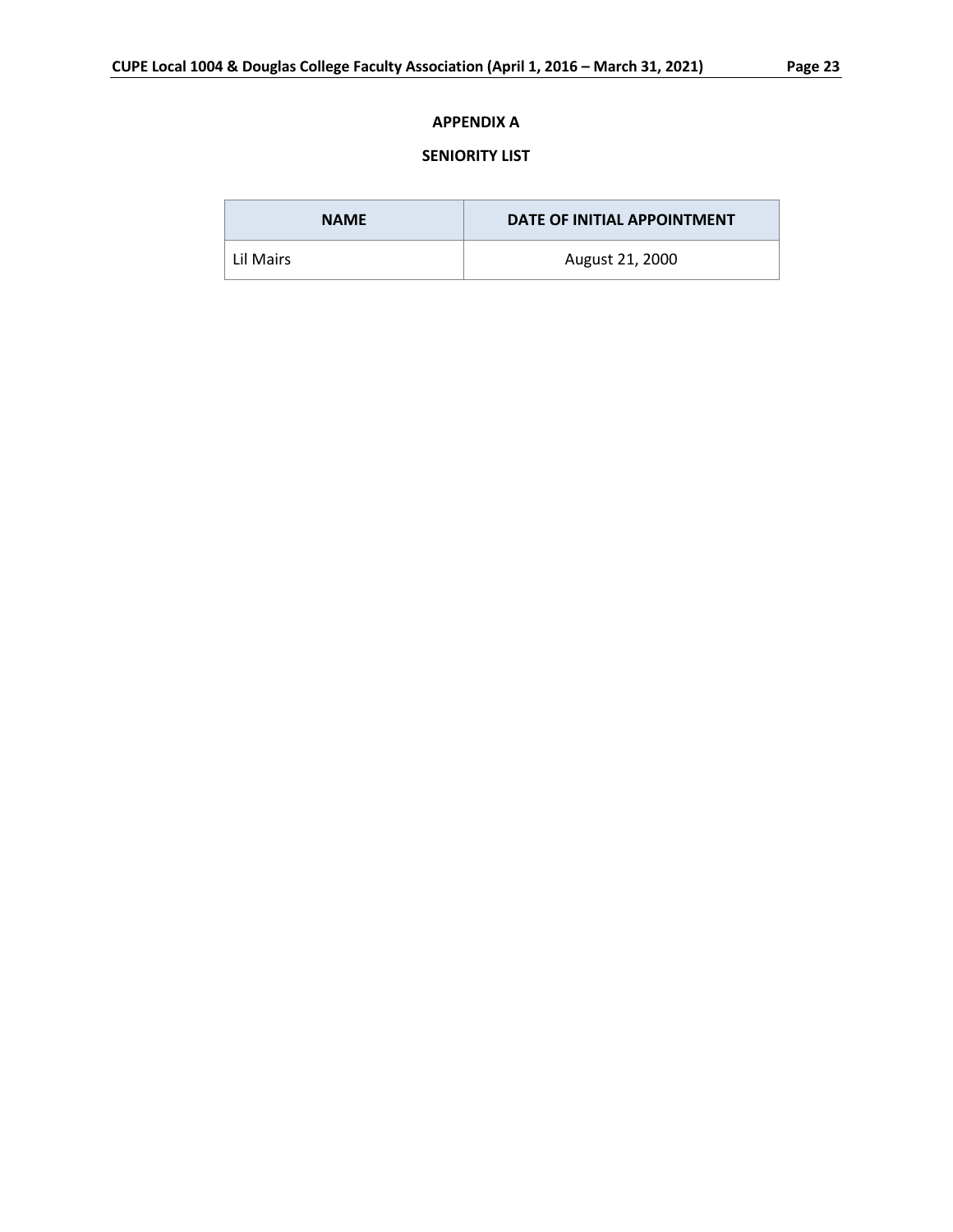#### **APPENDIX B**

#### **JOB TITLE: OFFICE MANAGER / FINANCIAL COORDINATOR**

#### **DESCRIPTION**

The incumbent performs a variety of clerical, receptionist, word processing, spreadsheet, financial accounting, and other administrative tasks in support of the Association's operations. Generally, the incumbent will be expected to perform the required tasks based on instructions from the Table Officers and/or other authorized DCFA representatives; however, since this is a "one person" office, the employee is also expected to work independently when necessary, and to use a considerable degree of initiative.

#### **DUTIES**

#### *1. Word Processing/Correspondence*

- 1.1 Minutes from Table Officers, Executive, General, Contract and other Committee meetings.
- 1.2 Agendas, correspondence, newsletters, announcements, bulletins, and other documents for the Table Officers (President, VP Negotiations, VP Stewardship, Secretary-Treasurer), Executive Council, or any faculty member involved in DCFA business.
- 1.3 Compile proposed Association By-Law changes and update Constitution and By-Laws as necessary.
- 1.4 Compose correspondence as requested.

#### *2. Minutes*

2.1 Assist with minutes of the Annual General Meeting (each April).

#### *3. Financial*

- 3.1 Collect Faculty dues cheque from College; send to bank or credit union.
- 3.2 Verify and prepare monthly payables for signature and mail cheques.
- 3.3 Prepare for signature and mail additional cheques as requested by the Secretary-Treasurer.
- 3.4 Maintain and account for petty cash fund.
- 3.5 Maintain various Excel spreadsheets as requested by the Secretary-Treasurer.
- 3.6 Assist the Secretary-Treasurer with accounting and financial responsibilities using Excel spreadsheets and/or accounting software.
- 3.7 Assist in preparation and maintenance of the annual budget.
- 3.8 Assist in the annual audit.
- 3.9 Ensure the maintenance and preparation of payroll records and staff benefits.
- 3.10 Complete and submit reports to government agencies as required.

#### *4. Other Computer Tasks*

- 4.1 Check the College Outlook (internal email) system regularly for messages.
- 4.2 Conduct Internet research as requested by Table Officers.
- 4.3 Maintain the DCFA web page.
- 4.4 Establish and maintain an up-to-date, well-organized computer filing system.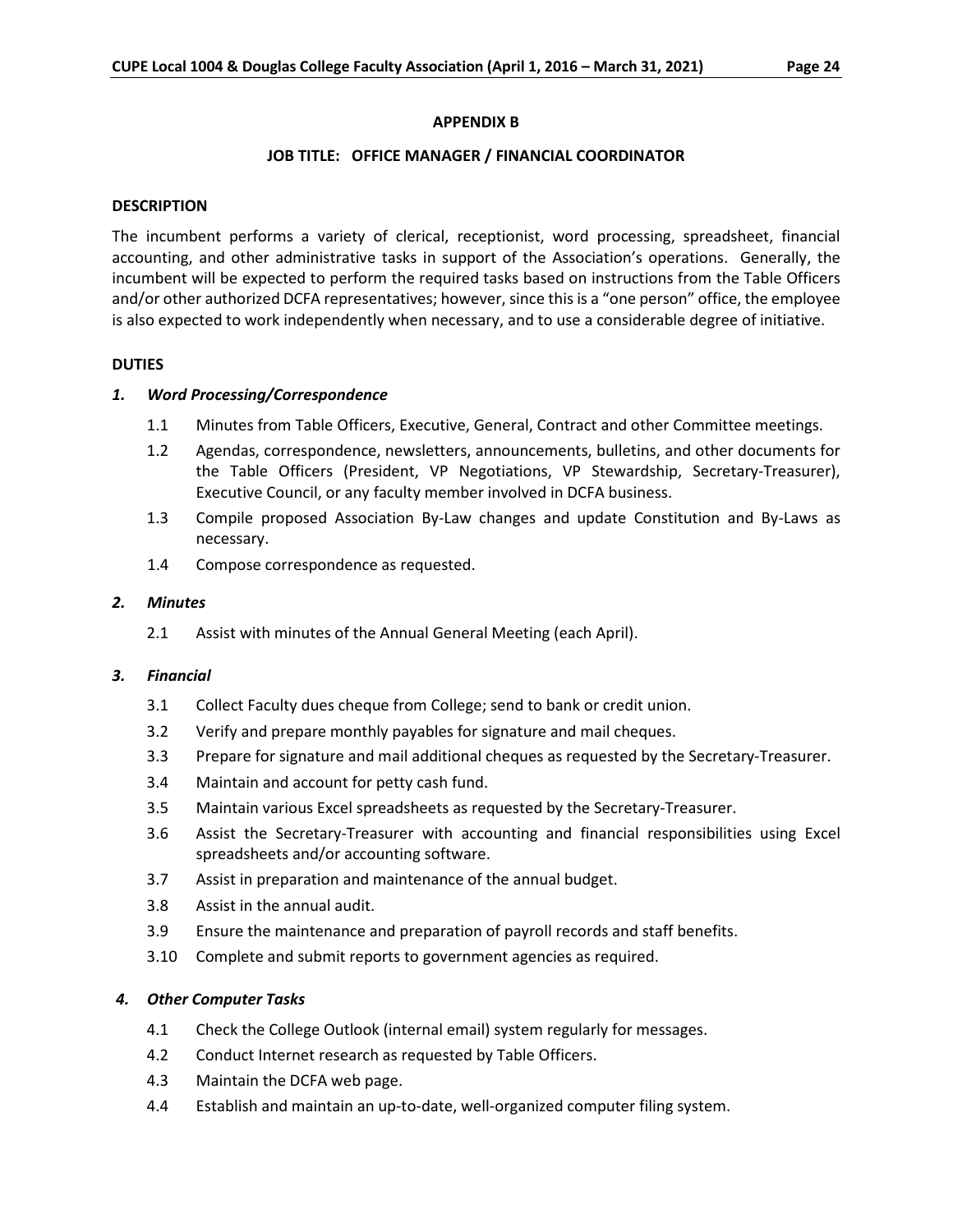## *5. Filing*

5.1 Establish and maintain an up-to-date, well organized paper filing system.

## *6. Membership List*

- 6.1 Maintain a current database of Committee Membership.
- 6.2 Maintain a current database of DCFA General Membership.

## *7. Telephone, Reception and Communication*

- 7.1 Take and relay messages in person, by telephone, fax and email.
- 7.2 Answer enquiries relating to the DCFA, or direct enquiries to the appropriate source of information.
- 7.3 Set up voice mail and email lists.
- 7.4 Make arrangements for DCFA meetings including video-conferencing, room bookings, refreshments and equipment required.

## *8. Mail*

- 8.1 Maintain intra-college and external mailing lists.
- 8.2 Open and distribute mail daily in accordance with established procedures.
- 8.3 Arrange special mailings by courier or through the post office.

## *9. Office Equipment and Supplies*

- 9.1 Maintain an inventory of DCFA office equipment.
- 9.2 Purchase necessary supplies for the office.
- 9.3 Arrange for purchase, maintenance and repair of office equipment, as directed.

# *10. Duplication and Distribution of Materials*

- 10.1 Photocopy material when Print Shop is unable to do so, for all DCFA Table Officers.
- 10.2 Deliver material to field bases, and arrange for material to be distributed at New Westminster and David Lam campuses.

## *11. Travel and Accommodation Arrangements*

11.1 Make travel and accommodation arrangements for DCFA members as required.

# *12. Other Duties*

- 12.1 Compile and collate statistics as needed.
- 12.2 Maintain Policy & Procedures Manual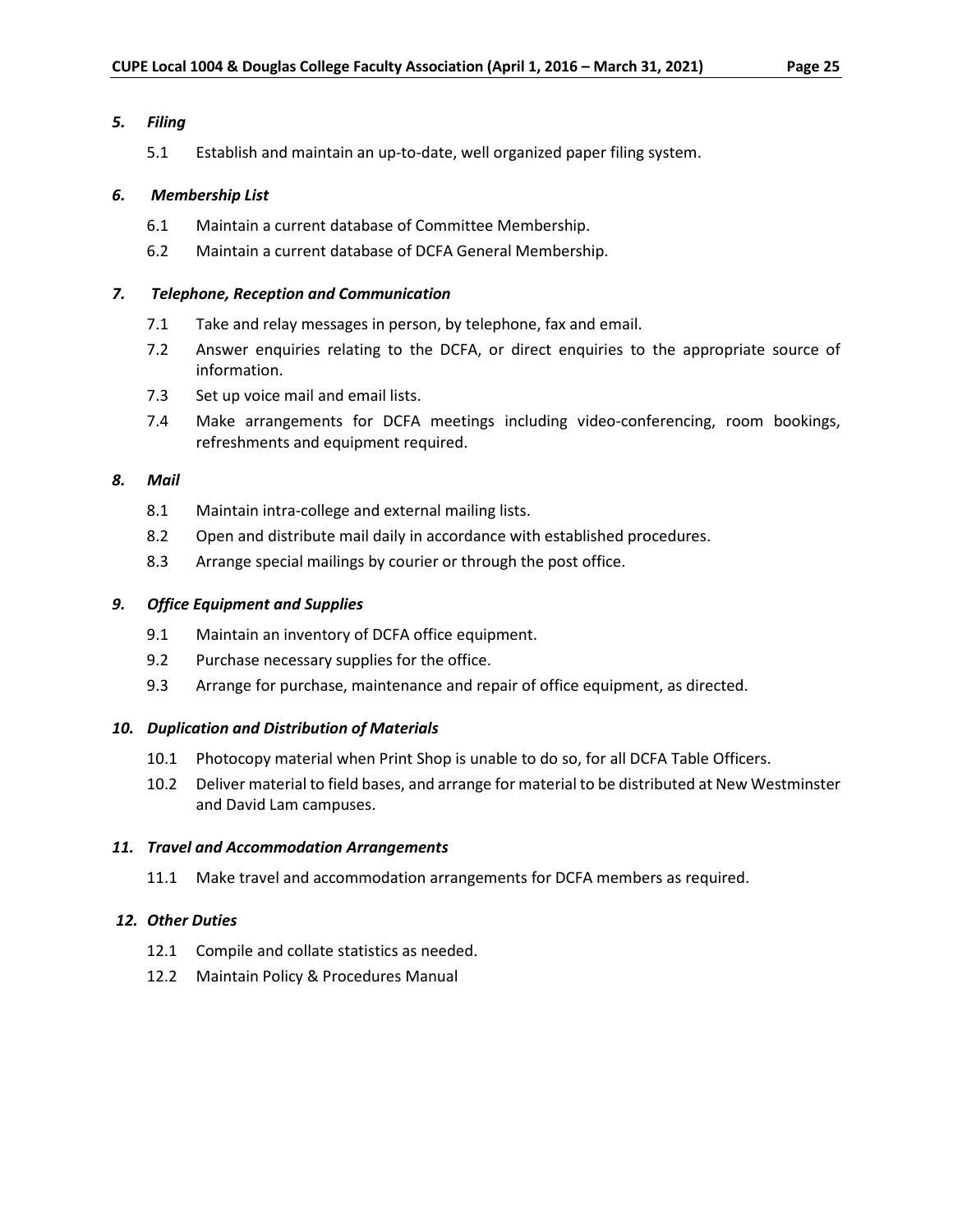# **APPENDIX C**

# **BENEFITS FOR DOUGLAS COLLEGE FACULTY ASSOCIATION MEMBERS OF CUPE LOCAL 1004**

| <b>BENEFIT</b>                                                                                      | <b>DESCRIPTION</b>                                                                                                                                                                                                                                                                                                                                                                                                                                                                                                                                                                                                                                                                  |
|-----------------------------------------------------------------------------------------------------|-------------------------------------------------------------------------------------------------------------------------------------------------------------------------------------------------------------------------------------------------------------------------------------------------------------------------------------------------------------------------------------------------------------------------------------------------------------------------------------------------------------------------------------------------------------------------------------------------------------------------------------------------------------------------------------|
| Group Life                                                                                          | 3 x Annual Salary                                                                                                                                                                                                                                                                                                                                                                                                                                                                                                                                                                                                                                                                   |
| <b>Accidental Death &amp; Dismemberment</b>                                                         | To match Group Life                                                                                                                                                                                                                                                                                                                                                                                                                                                                                                                                                                                                                                                                 |
| Long Term Disability                                                                                | 6 month qualifying period<br>70% of monthly earnings                                                                                                                                                                                                                                                                                                                                                                                                                                                                                                                                                                                                                                |
| <b>Basic Medical (Medical Services Plan)</b><br>for employees and their spouse and/or<br>dependents | As established by the Plan                                                                                                                                                                                                                                                                                                                                                                                                                                                                                                                                                                                                                                                          |
| <b>Extended Health Care for employees</b><br>and their spouse and/or dependents                     | • 80% reimbursement of eligible expenses after a<br>\$25 annual deductible per family<br>Vision Care, including prescription eye glasses,<br>٠<br>contact lenses and laser eye surgery up to a<br>total of \$600 every 2 years<br>Acupuncture to a maximum of \$600 per<br>٠<br>calendar year<br>Chiropractic coverage to a maximum of \$600<br>per calendar year<br>Hearing Aids to a maximum of \$1000 every 3<br>years<br>Charges for nicotine patch treatment<br>Registered psychologists to a maximum of \$500<br>per calendar year<br>A Blue Net Card<br>$\blacksquare$<br>Coverage for all eligible drugs<br>Coverage for all Medical Service Plan delisted<br>٠<br>services |
| Dental for employees and their spouse<br>and/or dependents                                          | $\cdot$ Plan A - 100%<br>Plan B - 80%<br>٠<br>Plan C - 50% \$3,000 lifetime maximum per<br>٠<br>individual family member                                                                                                                                                                                                                                                                                                                                                                                                                                                                                                                                                            |
| Weekly Indemnity Benefit                                                                            | 70% of weekly earnings<br>٠<br>30 working day qualifying period<br>٠<br>Maximum benefit period the lesser of 26 weeks<br>or commencement of Long Term Disability<br><b>Benefits</b>                                                                                                                                                                                                                                                                                                                                                                                                                                                                                                 |
| <b>One Time Only Payments for</b><br>employees and their spouse and/or<br>dependents                | In addition to any payments listed above, a<br>$\qquad \qquad \blacksquare$<br>lifetime maximum total of up to \$1000 for<br>each individual covered by the Benefits Plan to<br>supplement the cost of laser vision care,<br>hearing aids, or dental implants.                                                                                                                                                                                                                                                                                                                                                                                                                      |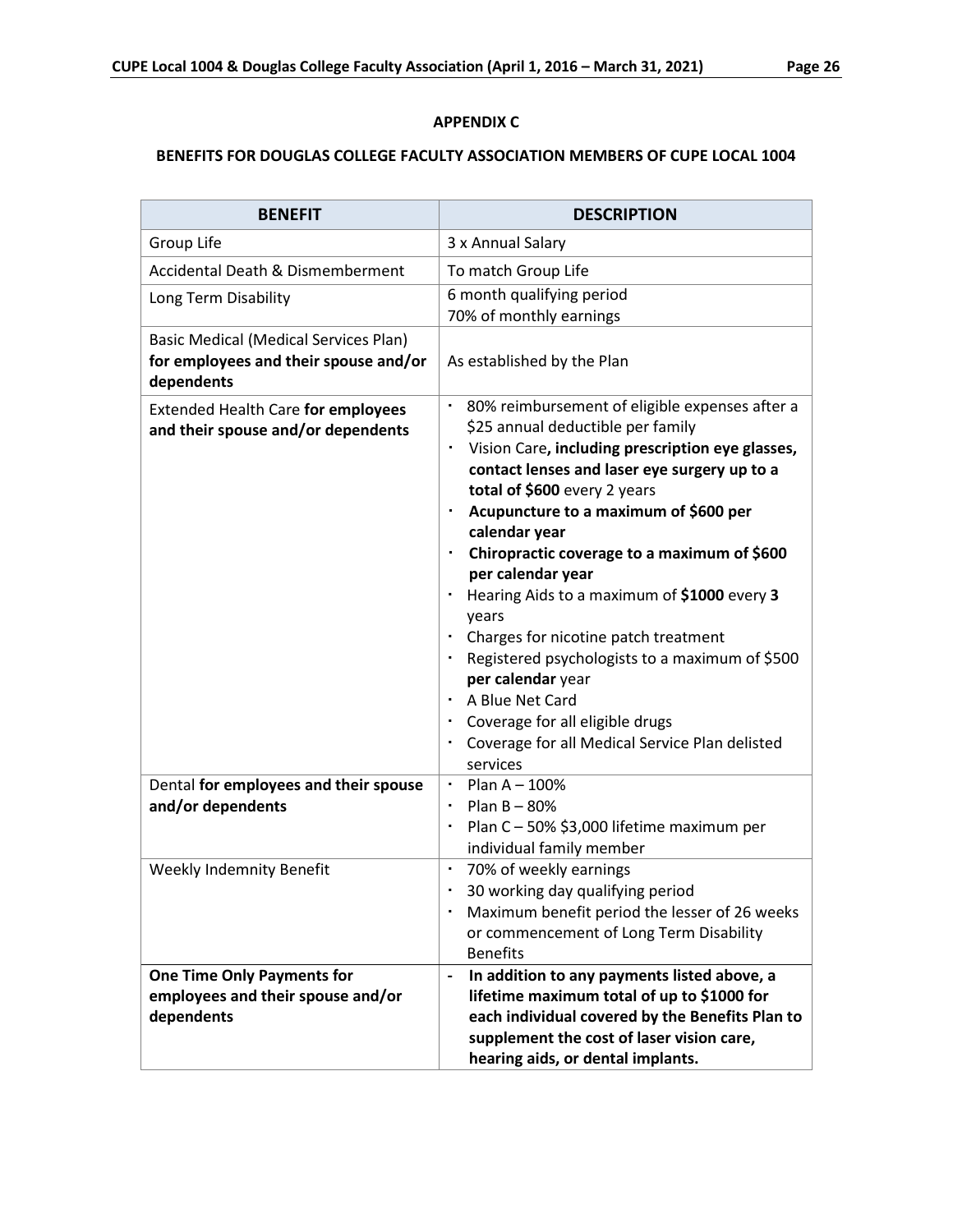## **APPENDIX D**

# **EXPANDED DEFINITION OF "FAMILY MEMBER"**

|                                                                                          | Family members of your spouse or<br>common-law partner |
|------------------------------------------------------------------------------------------|--------------------------------------------------------|
| Brothers or sisters and stepbrothers and stepsisters                                     |                                                        |
| Grandparents and step-grandparents                                                       | Grandparents                                           |
| Grandchildren and their spouse or common-law partner                                     | Grandchildren                                          |
| Son-in-law and daughter-in-law, either married or<br>common-law, and their step-children |                                                        |
| Father-in-law and mother-in-law, either married or<br>common-law                         |                                                        |
| Brother-in-law and sister-in-law, either married or<br>common-law                        |                                                        |
| Uncle and Aunt and their spouse or common-law partner                                    | <b>Uncle and Aunt</b>                                  |
| Nephew and Niece and their spouse or common-law<br>partner                               | Nephew and Niece                                       |
| Current or former foster parents                                                         | Current or former foster parents                       |
| Current or former foster children and their spouse or<br>common-law partner              |                                                        |
| Current or former wards                                                                  | <b>Current or former wards</b>                         |
| Current or former guardians or tutors and their spouse or<br>common-law partner          |                                                        |
| A close friend or neighbour                                                              |                                                        |